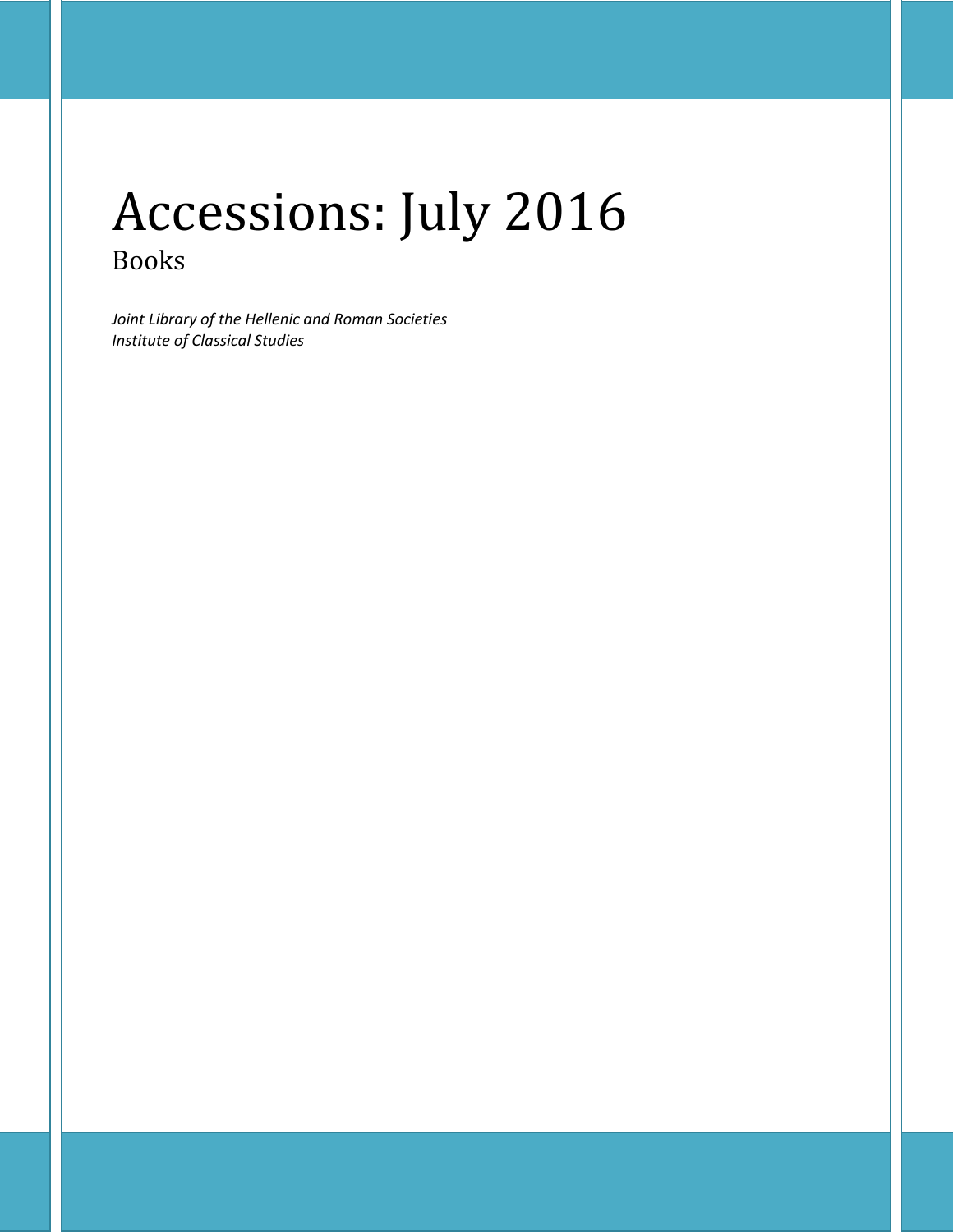## **Table of Contents**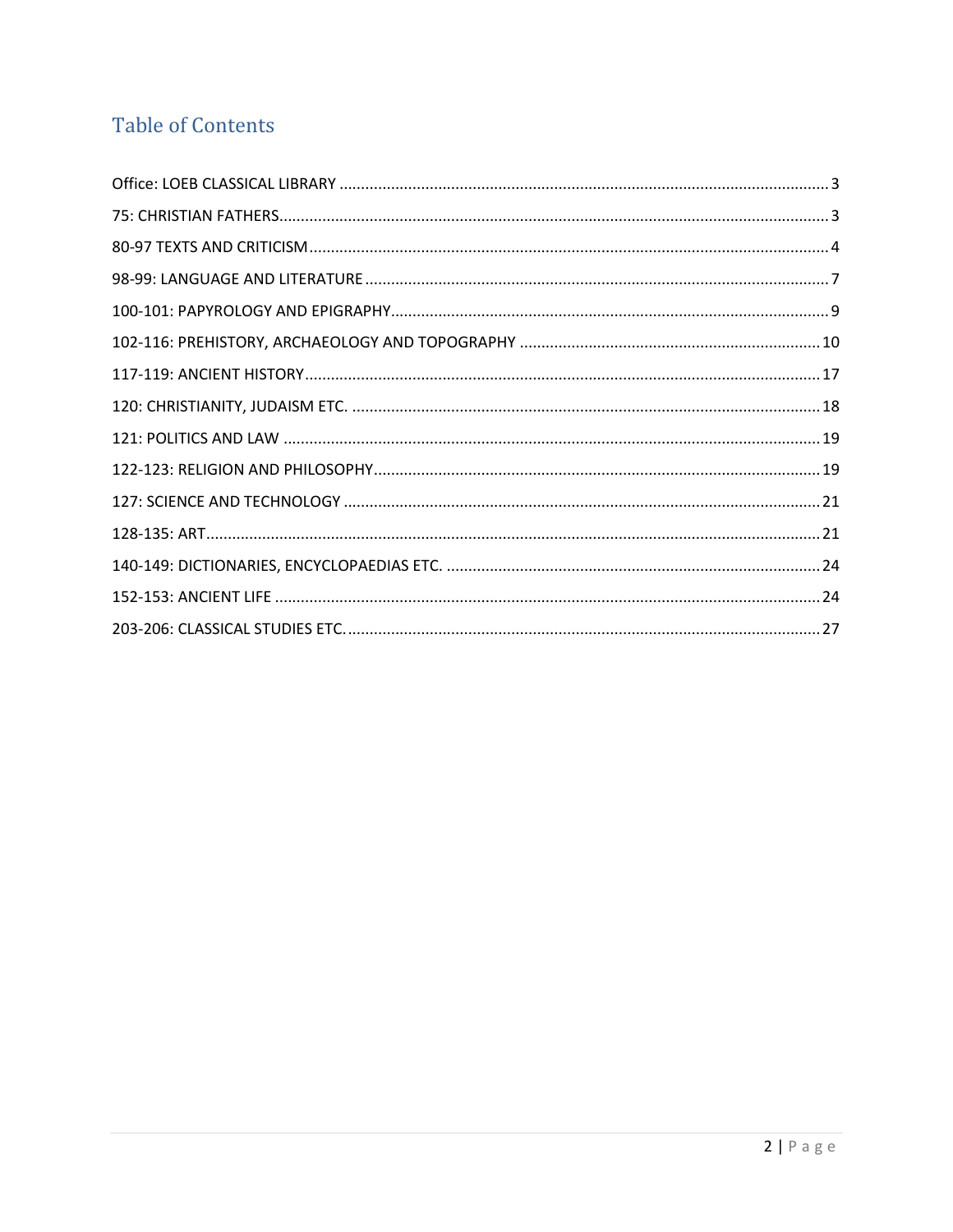## <span id="page-2-0"></span>**Office: LOEB CLASSICAL LIBRARY**

Office Copy 1: AUG. Augustine, Saint, Bishop of Hippo. Confessions. [Vol. II], Books 9-13 / Augustine ; edited and translated by Carolyn J.-B. Hammond. Loeb classical library ; 27. Cambridge, Massachusetts ; London : Harvard University Press, 2016. xlii, 446 p. ; 17 cm. 0674996933 (v. 2 : hbk.). 9780674996939 (v. 2 : hbk.) : £16.95. R.

Office Copy 1: CAE. Caesar, Julius. Civil War / Caesar ; edited and translated by Cynthia Damon. Loeb classical library ; 39. Cambridge, Mass. ; London : Harvard University Press, 2016. lxvii, 374 p. : maps ; 17 cm. 0674997034 (hbk.). 9780674997035 (hbk.) : £16.95. R.

### <span id="page-2-1"></span>**75: CHRISTIAN FATHERS**

75: EPI. Kim, Young Richard, 1976- Epiphanius of Cyprus : imagining an orthodox world / Young Richard Kim. Ann Arbor : University of Michigan Press, 2015. xvi, 278 p. ; 24 cm. 0472119540 (hbk.). 9780472119547 (hbk.) : £84.95. H.

75: SEV. Moss, Yonatan, 1977- Incorruptible bodies : Christology, society, and authority in late antiquity / Yonatan Moss. Christianity in late antiquity (North American Patristics Society) ; 1. Oakland, California : University of California Press, 2016. xiv, 244 p. ; 24 cm. 0520289994 (hbk.). 9780520289994 (hbk.) : £70.95. 0520964349 (e-book). 9780520964341 (e-book). H.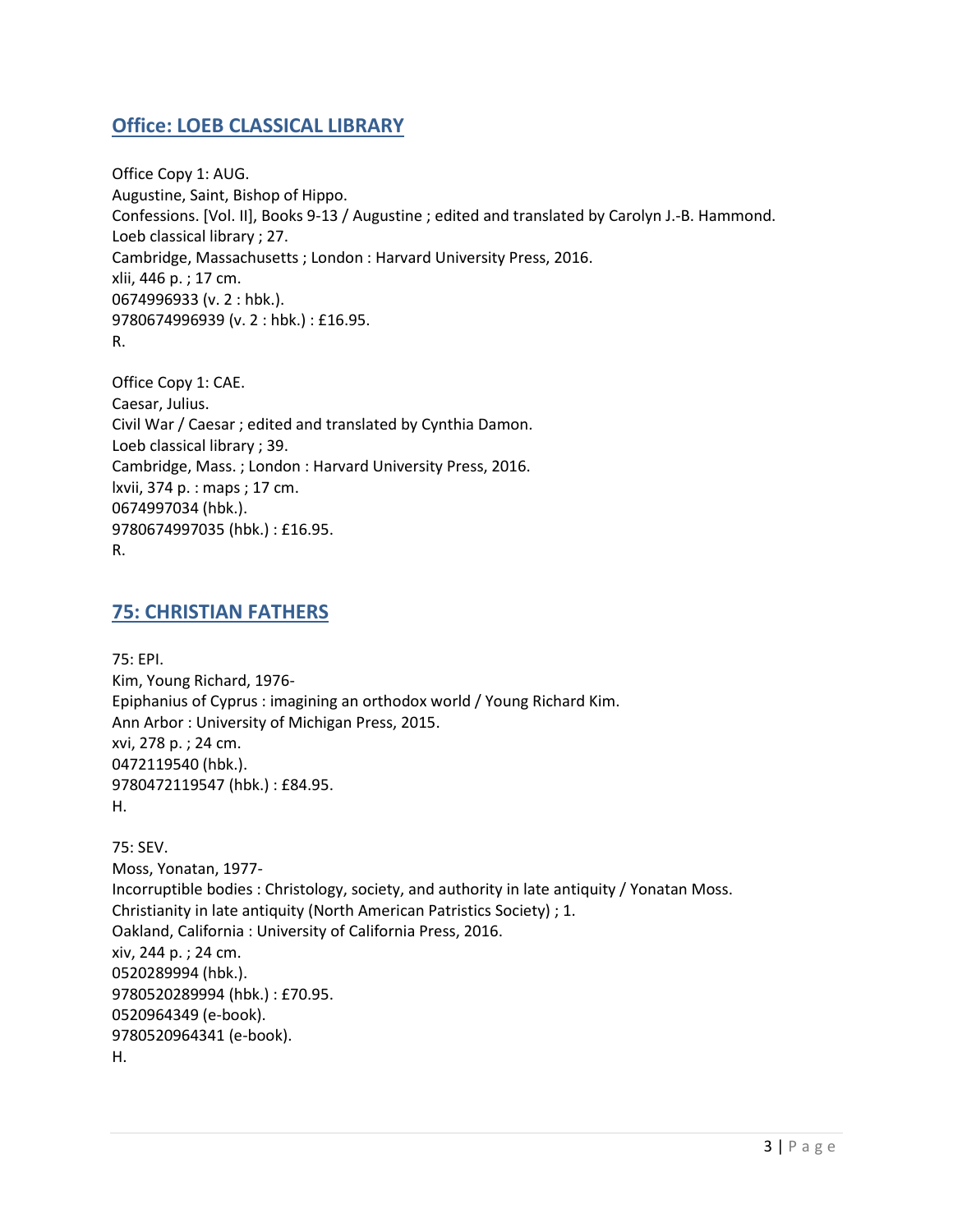## <span id="page-3-0"></span>80-97 TEXTS AND CRITICISM

81.8: ROS. Ross, Alan J. (Alan James), 1983- Ammianus' Julian : narrative and genre in the Res gestae / Alan J. Ross. 1st ed. Oxford classical monographs. Oxford : Oxford University Press, 2016. xvi, 253 p. ; 22 cm. 0198784953 (hbk.). 9780198784951 (hbk.) : £65.00. R.

ST.20.

D'Arrien à William Vincent: le Périple de Néarque et sa postérité / a cura di Didier Marcotte. Geographia antiqua 22, 2013. Firenze : Olschki, [2014]. 199 p. : maps (some col.) ; 32 cm.

84.3S.

Fantham, Elaine. Cicero's Pro L. Murena oratio / introduction and commentary by Elaine Fantham. American Philological Association texts and commentaries series. Oxford : New York : Oxford University Press, 2013. 224 p. : map ; 24 cm. 0199974527 (hbk.). 9780199974528 (hbk.) : £64.00. 0199974535 (pbk.). 9780199974535 (pbk.) : £17.99.

86Y: IAK. Wisdom and folly in Euripides / edited by Poulheria Kyriakou and Antonios Rengakos. Trends in classics. Supplementary volumes ; v. 31. Berlin ; Boston : Walter de Gruyter GmbH, 2016. x, 445 p. ; 24 cm. 3110452251 (hbk.). 9783110452259 (hbk.) : €109.95. 9783110452280 (e-book). H.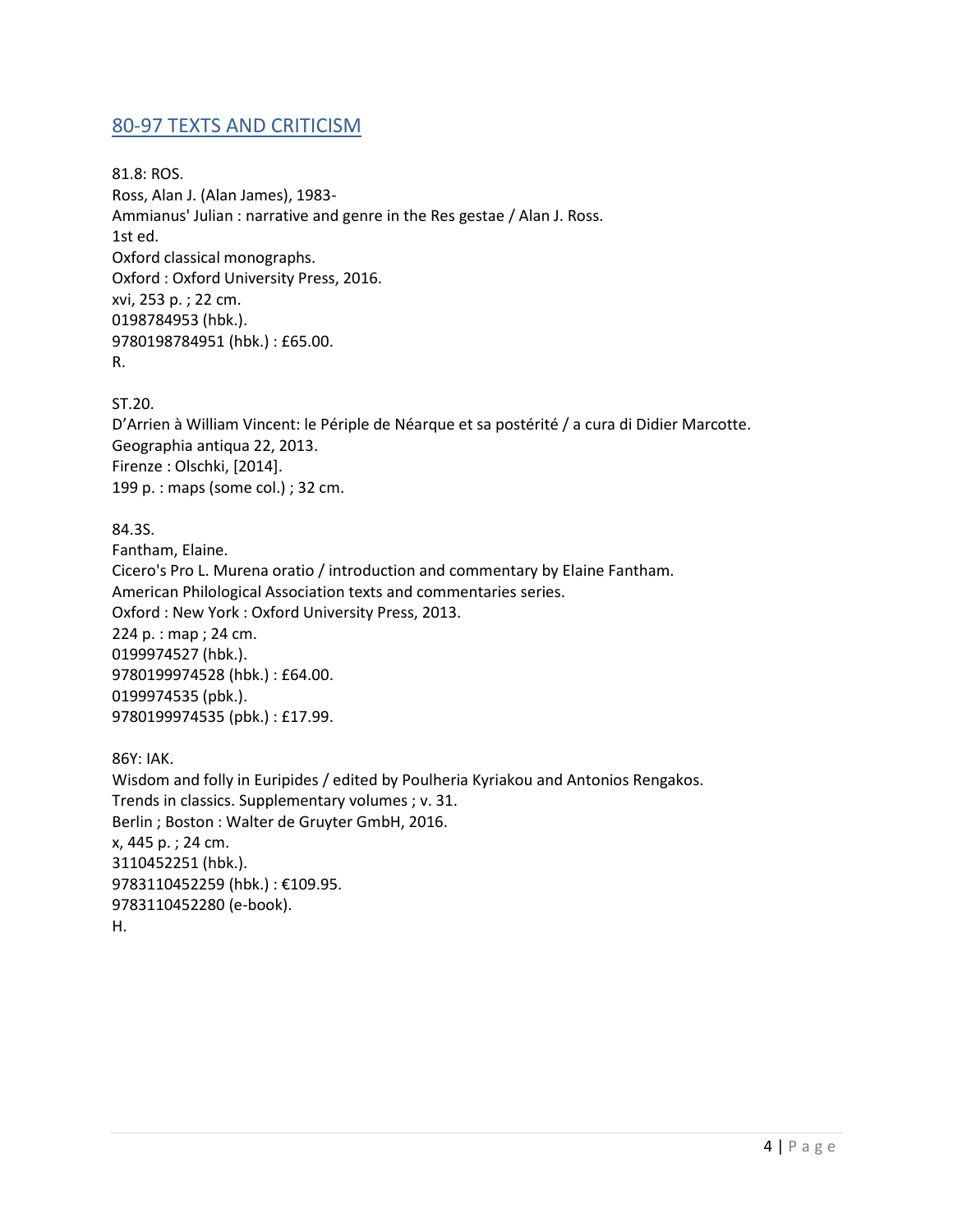89.1B: DEL.

La poésie lyrique dans la cité antique : les Odes d'Horace au miroir de la lyrique grecque archaïque : actes du colloque organisé les 6-8 juin 2012 par l'ENS de Lyon, HiSoMA (UMR 5189) et l'université de Lausanne / textes réunis par Bénédicte Delignon, Nadine Le Meur et Olivier Thévenaz. Collection du Centre d'études et de recherches sur l'occident romain. Nouvelle série ; no 49. Lyon : CEROR, 2016. 366 p. : ill. ; 27 cm. 236442058X (pbk.). 9782364420588 (pbk.) : €36.00. R.

90.8C. Maximianus. Elegie / Maksymian ; przeklad z jezyka lacinskiego, wstep i objasnienia Anna Maria Wasyl. Bibliotheca Litterarum Medii Aevi. Opera ; nr. 2. Warszawa : Stowarzyszenie Pro Cultura Litteraria ; Instytut Badan Literackich PAN Wydawnictwo, 2016. 145 p. : facsim. ; 24 cm. 8364703579 (pbk.). 9788364703577 (pbk.) : zł. 20.00.

91.1i: FUL.

Repeat performances : Ovidian repetition and the Metamorphoses / edited by Laurel Fulkerson and Tim Stover. Wisconsin studies in classics. Madison, Wisconsin : The University of Wisconsin Press, 2016. vii, 328 p. ; 24 cm. 0299307506 (hbk.). 9780299307509 (hbk.) : \$75.00. R.

92.3: LON. Long, Christopher P. (Christopher Philip), 1969- Socratic and Platonic political philosophy : practicing a politics of reading / Christopher P. Long. New York, NY : Cambridge University Press, 2014. xxi, 205 p. ; 24 cm. 1107040353 (hbk.). 9781107040359 (hbk.) : £60.00 / \$90.00. H.

93.3D: GIB. The Epistles of Pliny / edited by Roy Gibson and Christopher Whitton. Oxford readings in classical studies. Oxford : Oxford University Press, 2016. xii, 532 p. ; 23 cm. 0199545944 (hbk.). 9780199545940 (hbk.) : £90.00. R.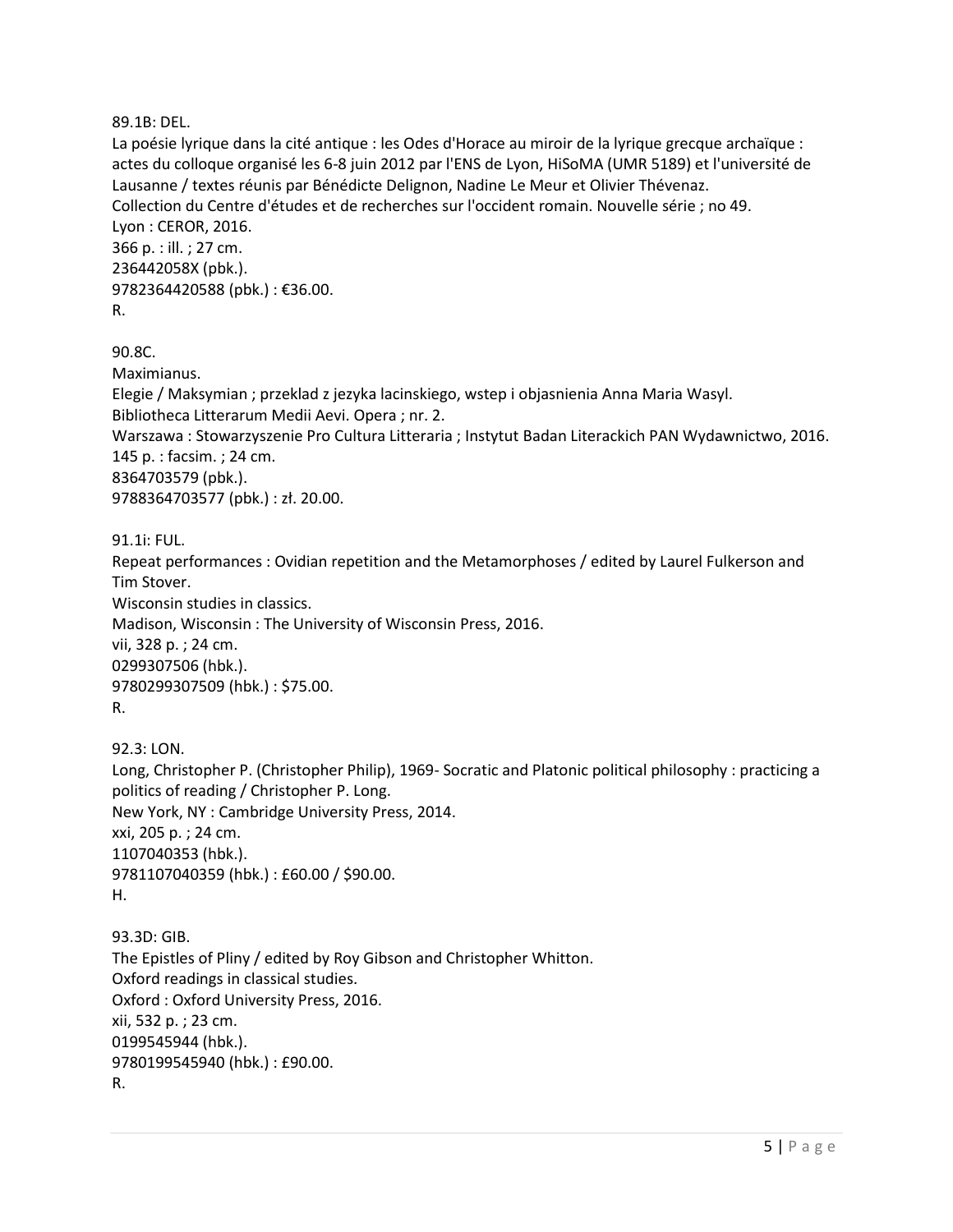93.8A. Phillips, David D., 1971- Polybius Book 1 : a commentary / David D. Phillips. Ann Arbor, Michigan : Michigan Classical Press, 2016. 269 p. : ill. ; 24 cm. 0979971373 (hbk.). 9780979971372 (hbk.) : £48.00. H. 94.11B Copy 2. Sophocles. Tragedias. 1, Edipo Rey. Edipo en Colono / Sófocles ; texto revisado y traducido por Ignacio Errandonea. 3a ed. Alma mater : colección de autores griegos y latinos. Madrid : Consejo Superior de Investigaciones Científicas, 2016. xxxviii, [201] p. ; 22 cm. 8400100859 (hbk.). 9788400100858 (hbk.) : €50.00. 95.7M: NIC. Nichols, Mary P. Thucydides and the pursuit of freedom / Mary P. Nichols. Ithaca ; London : Cornell University Press, 2015. vii, 196 p. ; 25 cm. 080145316X (hbk.). 9780801453168 (hbk.) : £33.50. H. 95.19S: KAN. Kania, Raymond. Virgil's Eclogues and the art of fiction : a study of the poetic imagination / Raymond Kania. Cambridge : Cambridge University Press, 2016. viii, 175 p. ; 24 cm. 1107080851 (hbk.). 9781107080850 (hbk.) : £64.99 / \$99.99. R. 96.7. Il "Carmen contra paganos" / Maria Teresa Ruggiero. Selci-Lama (PG) : Editrice Pliniana, 2015. 151 p. ; 24 cm.

8897830382 (pbk.). 9788897830382 (pbk.) : €25.00.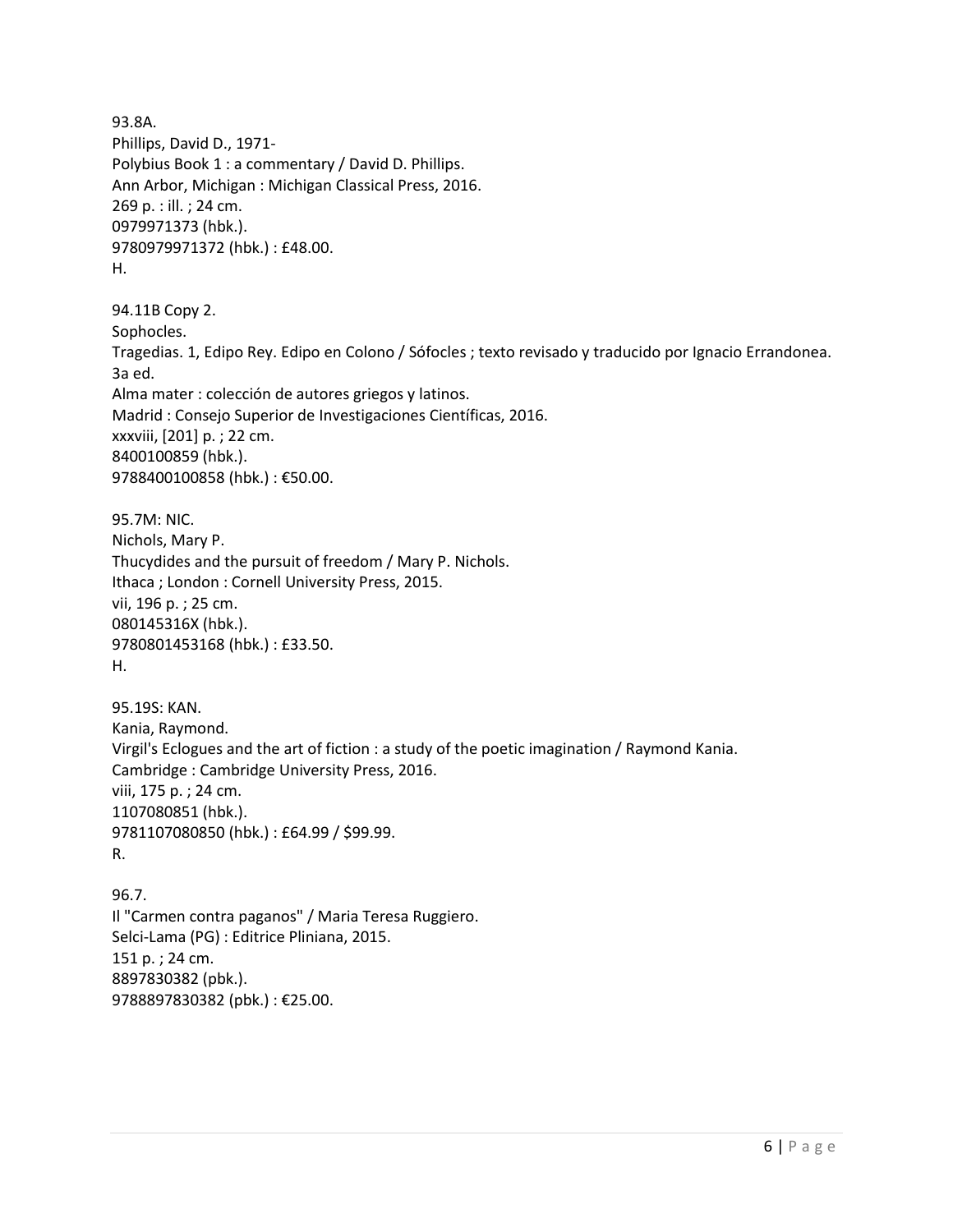87.16: BIL. Bilde, Per, 1939-2014. Collected studies on Philo and Josephus / Per Bilde ; edited by Eve-Marie Becker, Morten Hørning Jensen and Jacob Mortensen. Studia Aarhusiana Neotestamentica ; vol. 7. Göttingen : Vandenhoeck & Ruprecht, 2016. 316 p. : port. ; 24 cm. 3525540469 (hbk.). 9783525540466 (hbk.) : €75.00. H.

#### <span id="page-6-0"></span>**98-99: LANGUAGE AND LITERATURE**

98C: CAS. Storia delle lingue letterarie greche / a cura di Albio Cesare Cassio. Firenze : Le Monnier università, 2016. xviii, 501 p. ; 24 cm. 8800745792 (pbk.). 9788800745796 (pbk.): €36.00. H.

98G: ROB. Roby, Courtney, 1978- Technical ekphrasis in Greek and Roman science and literature : the written machine between Alexandria and Rome / Courtney Roby. Cambridge ; New York : Cambridge University Press, 2016. ix, 336 p. ; 24 cm. 1107077303 (hbk.). 9781107077300 (hbk.) : £74.99 / \$120.00. H. or R.

99A.1: CAS. Hope, joy, and affection in the classical world / edited by Ruth R. Caston and Robert A. Kaster. Emotions of the past. New York, NY : Oxford University Press, 2016. xii, 282 p. ; 25 cm. 0190278293 (hbk.). 9780190278298 (hbk.) : £47.99. 0190278307. 9780190278304. H. and R.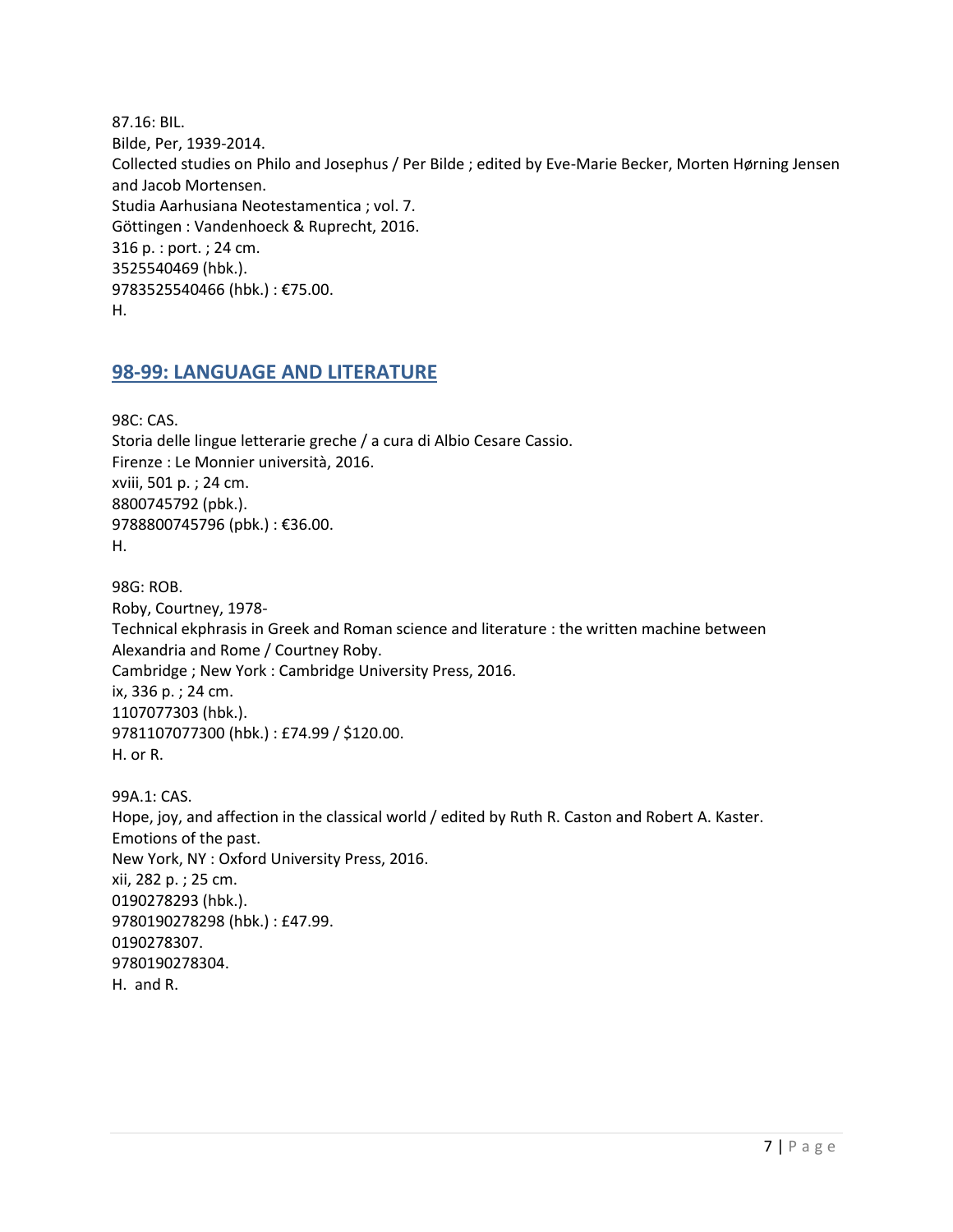99A.1: HEE. Heerink, Mark. Echoing Hylas : a study in Hellenistic and Roman metapoetics / Mark Heerink. Wisconsin studies in classics. Madison, Wisconsin : The University of Wisconsin Press, 2015. xii, 243 p. ; 24 cm. 0299305406 (hbk.). 9780299305406 (hbk.) : \$65.00. 9780299305437 (e-book). 0299305449 (pbk.). 9780299305444 (pbk.). H. or R.

ST.12.

Testi greci e latini in frammenti : metodi e prospettive / [introd. di Caterina Mordeglia]. Maia : rivista di letterature classiche ; n.s. 68,1. Lavis (TN) : Morcelliana, 2016. 224 p.; 24 cm. 8837229992 (pbk.). 9788837229993 (pbk.) : €25.00.

XST.12.

Kosmos epeōn : studi offerti a Franco Ferrari / a cura di Luigi Battezzato e Giovan Battista D'Alessio. Materiali e discussioni per l'analisi dei testi classici ; 76. Pisa : Fabrizio Serra editore, 2016. 228 p. : facsims ; 23 cm. (hbk.).

XST.15. Korus, Kazimierz. Mim grecki w gatunkach literackich / Kazimierz Korus. Prace Komisji Filologii Klasycznej ; nr 47. Kraków : Polska Akademia Umiejętności, 2015. 170 p. ; 24 cm.

99C: LEY. Ley, Graham. Acting Greek tragedy / Graham Ley. Exeter : University of Exeter Press, 2014. ix, 245 p. ; 21 cm. 085989892X (hbk.). 9780859898928 (hbk.) : £50.00. 0859898938 (pbk.). 9780859898935 (pbk.) : £15.00. H.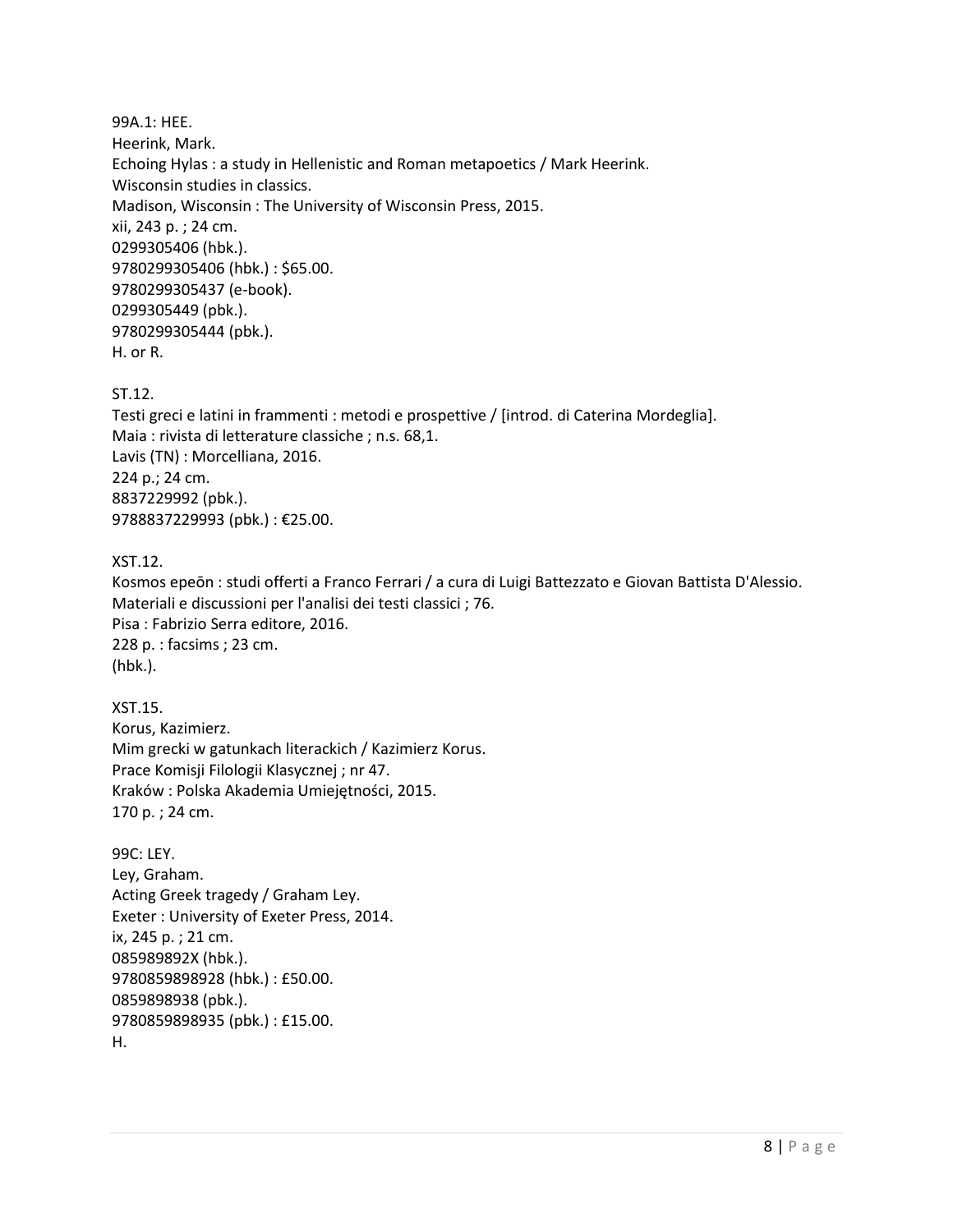99D: HAU. Hau, Lisa Irene. Moral history from Herodotus to Diodorus Siculus / Lisa Irene Hau. Edinburgh : Edinburgh University Press, 2016. viii, 312 p. ; 24 cm. 147441107X (hbk.). 9781474411073 (hbk.) : £80.00. H.

99H: AUG. Flavian epic / edited by Antony Augoustakis. Oxford readings in classical studies. Oxford : Oxford University Press, 2016. xii, 538 p. ; 23 cm. 0199650667 (hbk.). 9780199650668 (hbk.) : £90.00. R.

99H: FER. Ferriss-Hill, Jennifer L., 1979- Roman satire and the old comic tradition / Jennifer L. Ferriss-Hill. New York : Cambridge University Press, 2015. x, 302 p. ; 26 cm. 1107081548 (hbk.). 9781107081543 (hbk.) : £60.00 / \$95.00. 1107441544 (pbk.). 9781107441545 (pbk.). R.

## <span id="page-8-0"></span>**100-101: PAPYROLOGY AND EPIGRAPHY**

100E: BOD. Andrist, Patrick, 1964- Manuscrits grecs de la Fondation Martin Bodmer : étude et catalogue scientifique / par Patrick Andrist. Catalogues (Bibliotheca Bodmeriana) ; 8. Basel : Editions Schwabe ; Cologny : Fondation Martin Bodmer, 2016. 193 p. : col. ill., facsims ; 24 cm. 3796533493 (hbk.). 9783796533495 (hbk.) : €48.00. H.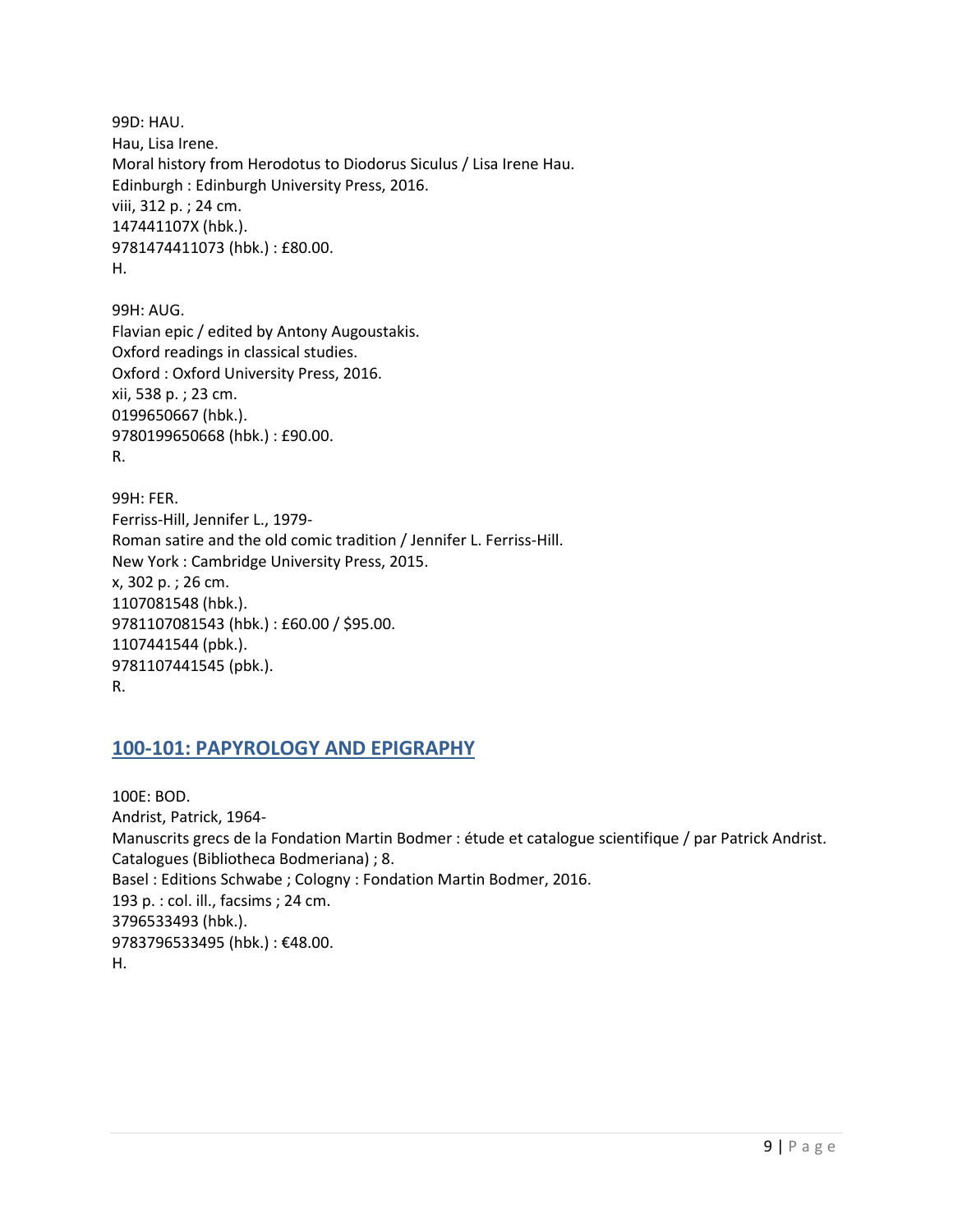100H.2: NOW. Nowak, Maria, 1984- Wills in the Roman empire : a documentary approach / Maria Nowak. Wyd. I. Journal of juristic papyrology. Supplement ; v. 23. Warsaw : University of Warsaw, Faculty of Law and Administration, Chair of Roman Law and the Law of Antiquity : University of Warsaw, Institute of Archaeology, Department of Papyrology : The Raphael Taubenschlag Foundation, 2015. xvii, 490 p. ; 24 cm. 8393842522 (hbk.). 9788393842520 (hbk.) : £51.00. H. or R.

X100i: M.P.E.R. N.S.23. Koptisches Sammelbuch IV : (KSB IV) / herausgegeben von Monika R. M. Hasitzka. Mitteilungen aus der Papyrussammlung der Österreichischen Nationalbibliothek (Papyrus Erzherzog Rainer). Neue Serie ; 23. Folge. Berlin ; Boston : De Gruyter, 2012. viii, 292 p. ; 30 cm. 3110294834 (hbk.). 9783110294835 (hbk.): €119.95.

X100L: BAN. Worp, K. A. (Klaas Anthony). The Bankes ostraka from a box at Kingston Lacy : the Greek texts / Klaas A. Worp. Ricerca papirologica ; 5. Messina : Sicania University Press, 2016. 106 p. ; 24 cm + 1 CD-ROM (col. ill. ; 4 3/4 in.). 8872681499 (pbk.). 9788872681497 (pbk.): €60.00.

### <span id="page-9-0"></span>**102-116: PREHISTORY, ARCHAEOLOGY AND TOPOGRAPHY**

102D: COP.

Prehistoric Aegean and Near Eastern metal types / Søren Dietz, Thanasis J. Papadopoulos and Litsa Kontorli-Papdopoulou. Copenhagen : National Museum of Denmark, Collection of Classical and Near Eastern Antiquities ;

Aarhus : distrib. Aarhus University Press, 2015. 52 p., [2] p. of col. plates, 22 p. of plates : ill. (some col.) ; 31 cm.

8771249389 (hbk.).

9788771249385 (hbk.) : £19.95.

H.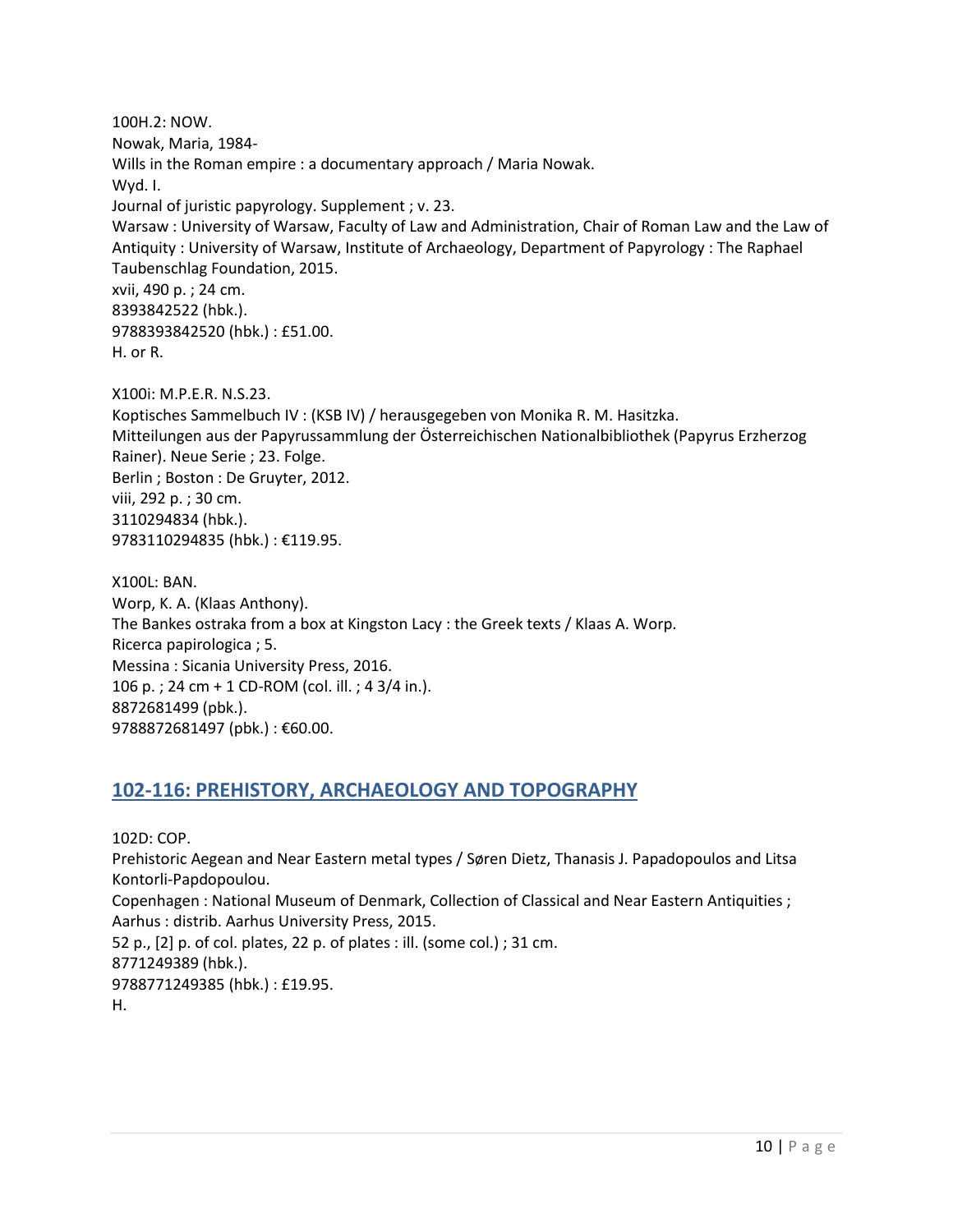```
103D: HAD. 
Hadas-Lebel, Jean.
Les cas locaux en etrusque / Jean Hadas-Lebel.
Biblioteca di "Studi etruschi" ; 56. 
Roma : GB, Giorgio Bretschneider editore, 2016.
167 p. ; 24 cm.
8876892915 (pbk.). 
9788876892912 (pbk.): €120.00.
R.
```

```
XST. 20. 
Angelis, Francesco de, 1968-
Miti greci in tombe etrusche : le urne cinerarie di Chiusi / Francesco de Angelis.
Monumenti antichi / Accademia nazionale dei Lincei ; 73.
Monumenti antichi. Serie monografica ; v. 8.
Roma : Giorgio Bretschneider Editore, 2015.
455 p., 182 p. of plates : ill. (some col.) ; 33 cm.
8876892907 (hbk.). 
9788876892905 (hbk.) : €395.00. 
R.
```

```
X103E.3: SCA. 
Scarrone, Marta.
La pittura vascolare etrusca del V secolo / Marta Scarrone.
Archaeologica ; 174.
Roma : GB, Giorgio Bretschneider editore, 2015.
xxii, 320 p., xx, 91 p. of plates : ill. ; 30 cm.
8876892885 (pbk.). 
9788876892882 (pbk.) : €150.00. 
R.
```

```
103E.5: COR. 
Biella, Maria Cristina.
I bronzi votivi dal Santuario di Corfinio : località Fonte Sant'Ippolito / Maria Cristina Biella.
Biblioteca di "Studi etruschi" ; 54. 
Roma : Giorgio Bretschneider editore, 2015.
xv, 108 p., xxvii p. of plates : ill. ; 24 cm.
8876892877 (pbk.). 
9788876892875 (pbk.) : €140.00. 
R.
```
103E.6: FIS. More than mere playthings : the minor arts of Italy / edited by Julia C. Fischer. Newcastle upon Tyne : Cambridge Scholars Publishing, 2016. xi, 140 p., [5] p. of col. plates ; 22 cm. 1443890405 (hbk.). 9781443890403 (hbk.) : £41.99. R.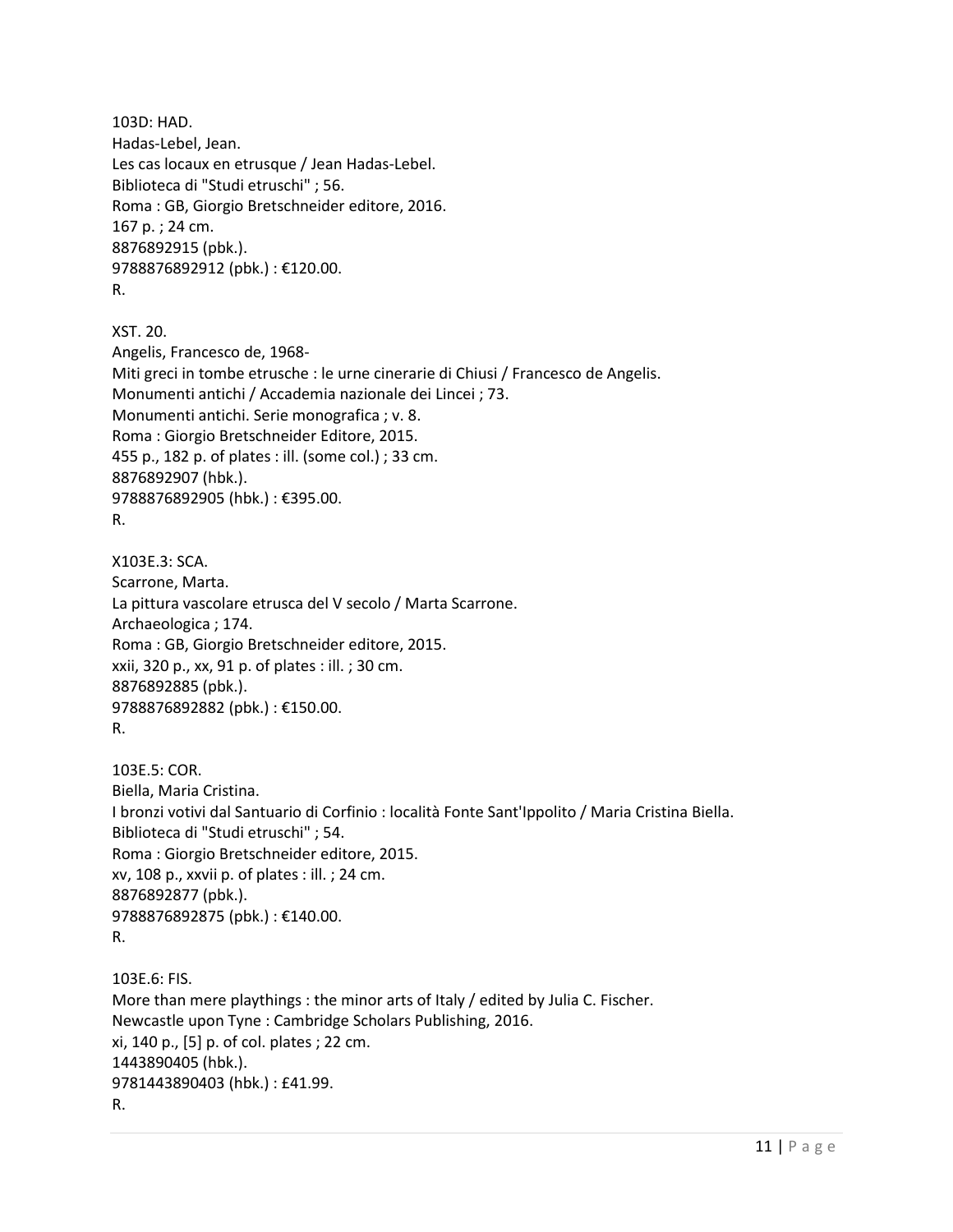104C: LIE.

Between Rome and China : history, religions and material culture of the Silk Road / edited by Samuel N.C. Lieu & Gunner B. Mikkelsen. Silk Road studies ; 18. Turnhout, Belgium : Brepols, 2016. ix, 300 p. : ill., map, plans ; 24 cm. 2503566693 (pbk.). 9782503566696 (pbk.) : €55.00.

X105E: KAN.

Freyberger, Klaus Stefan.

Kanatha von hellenistischer bis spätantiker Zeit / Klaus Stefan Freyberger, Christine Ertel, Kathrin Tacke, Hassan Hatoum. Band I, Die Heiligtümer : Orte der Herrschaft und urbane Kommunikationszentren / unter Mitarbeit von Arwa H. Darwish. Damaszener Forschungen ; Bd. 16. Darmstadt : Verlag Philipp von Zabern, 2015. xiv, 375 p., 91 p. of plates : ill. (some col.), plans ; 32 cm. + 21 folded plans in pocket at rear. 3805348320 (hbk.). 9783805348324 (hbk.) : €79.90. R.

105E: PAL. Raja, Rubina, 1975- The world of Palmyra / edited by Andreas Kropp and Rubina Raja. Scientia Danica. Series H, Humanistica, 4 ; v. 6. Palmyrenske Studier = Palmyrene studies ; bind/vol. 1. [Copenhagen] : Det Kongelige Danske Videnskabernes Selskab, 2016. 164 p. : ill. (some col.), maps, plans ; 27 cm. 8773043818 (pbk.). 9788773043974 (pbk.) : D.kr.220. H.

106C: WAT. Waters, Matthew W. Ancient Persia : a concise history of the Achaemenid Empire, 550-330 BCE / Matt Waters, University of Wisconsin-Eau Claire. New York, NY, USA : Cambridge University Press, 2014. xx, 252 p. : ill., geneal. tables, maps ; 23 cm. 110700960X (hbk.). 9781107009608 (hbk.) : £59.99 / \$89.99. 0521253691 (pbk.). 9780521253697 (pbk.) : £20.99 / \$29.99. H.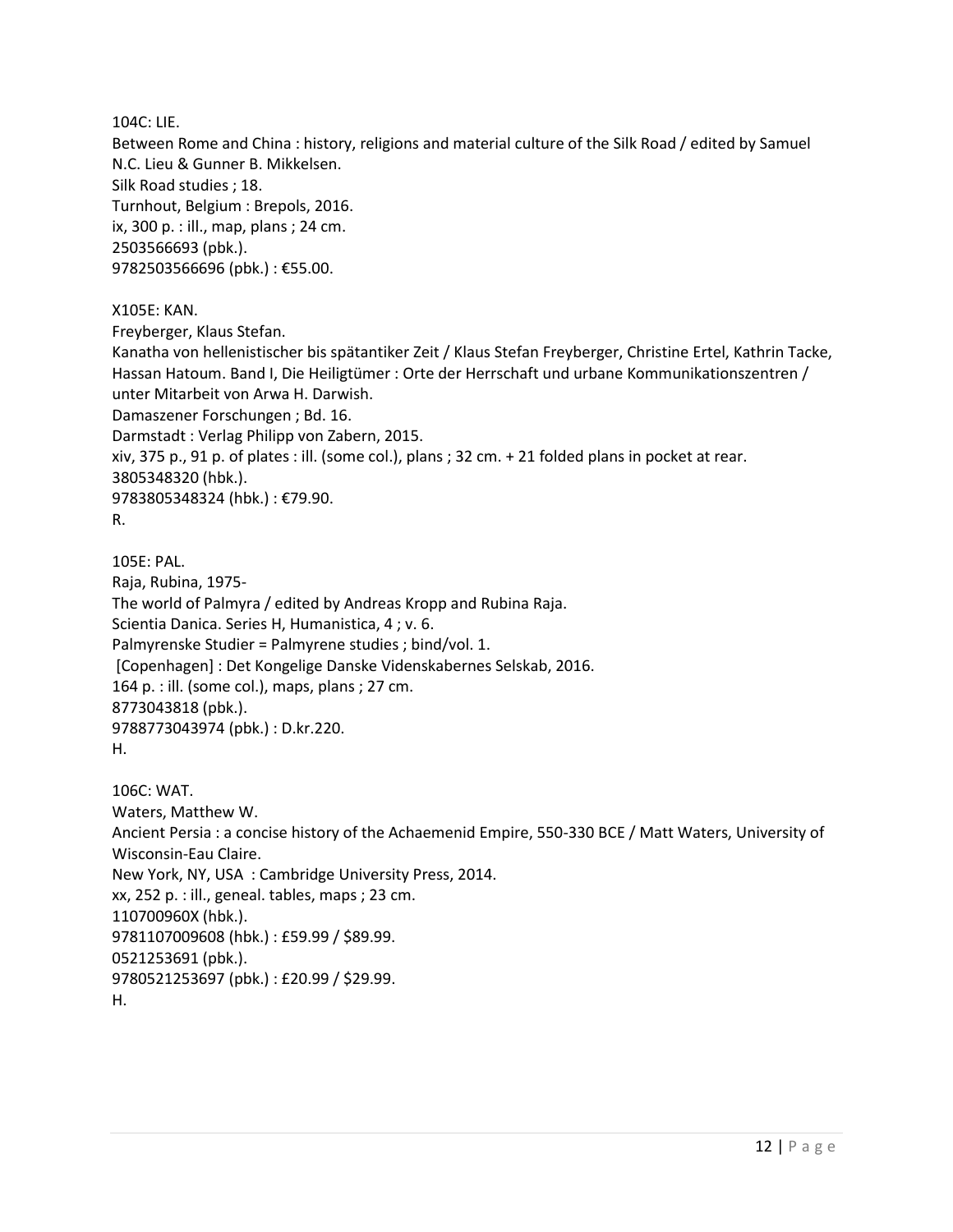#### X108D: RIZ.

Macerata e l'archeologia in Libia : 45 anni di ricerche dell'Ateneo maceratese : atti del Convegno, Macerata, 18 marzo 2014 / a cura di Maria Antonietta Rizzo. Monografie di archeologia libica ; 40. Roma : "L'Erma" di Bretschneider, 2016. xxvii, 245, 32 p. : ill. (some col.), facsim., map, plans, ports ; 30 cm. 8891307947 (pbk.). 9788891307941 (pbk.) : €230.00.

X110B: PHO. Phoinike VI : rapporto preliminare sulla campagne di scavi e ricerche 2011-2014 / a cura di Sandro De Maria e Shpresa Gjongecaj. Bologna : Ante Quem, 2015. 124 p. : ill., plans ; 30 cm. 887849108X (pbk.). 9788878491083 (pbk.) : €22.00.

#### X112C: SAR.

The Sarakenos Cave at Akraephnion, Boeotia, Greece. Vol. 2, The Early Neolithic, the Mesolithic and the Final Palaeolithic (excavations in Trench A) / edited by Małgorzata Kaczanowska, Janusz K. Kozłowski, Adamantios Sampson.

Kraków : The Polish Academy of Arts and Sciences, 2016. 160 p. : ill. (some col.), plans ; 29 cm. 8376762362 (hbk.). 9788376762364 (hbk.).

113B: ANT. Carbonara, Andrea. Strade minori : Via Cornelia - Via Trionfale - Via Collatina - Via Lavinate - Via Laurentina / Andrea Carbonara - Gaetano Messineo. Topografia antica ; 1. Monte Compatri (RM) : Edizioni Espera, [2015?]. 286 p. : ill. (chiefly col.), maps, plans ; 24 cm. 889824424X (pbk.). 9788898244249 (pbk.) : €39.00.

X113C: C.A.I. Cera, Giovanna. Topografia e popolamento nell'Alto Salento : il territorio di Mesagne dalla preistoria alla tarda antichità / Giovanna Cera. Carta archeologica d'Italia. Puglia ; 1. Foggia : Claudio Grenzi editore, 2015. 180 p. : ill. (some col.), maps ; 31 cm. + 1 folded p. of maps loose at rear. 8884315808 (pbk.). 9788884315809 (pbk.) : €34.00.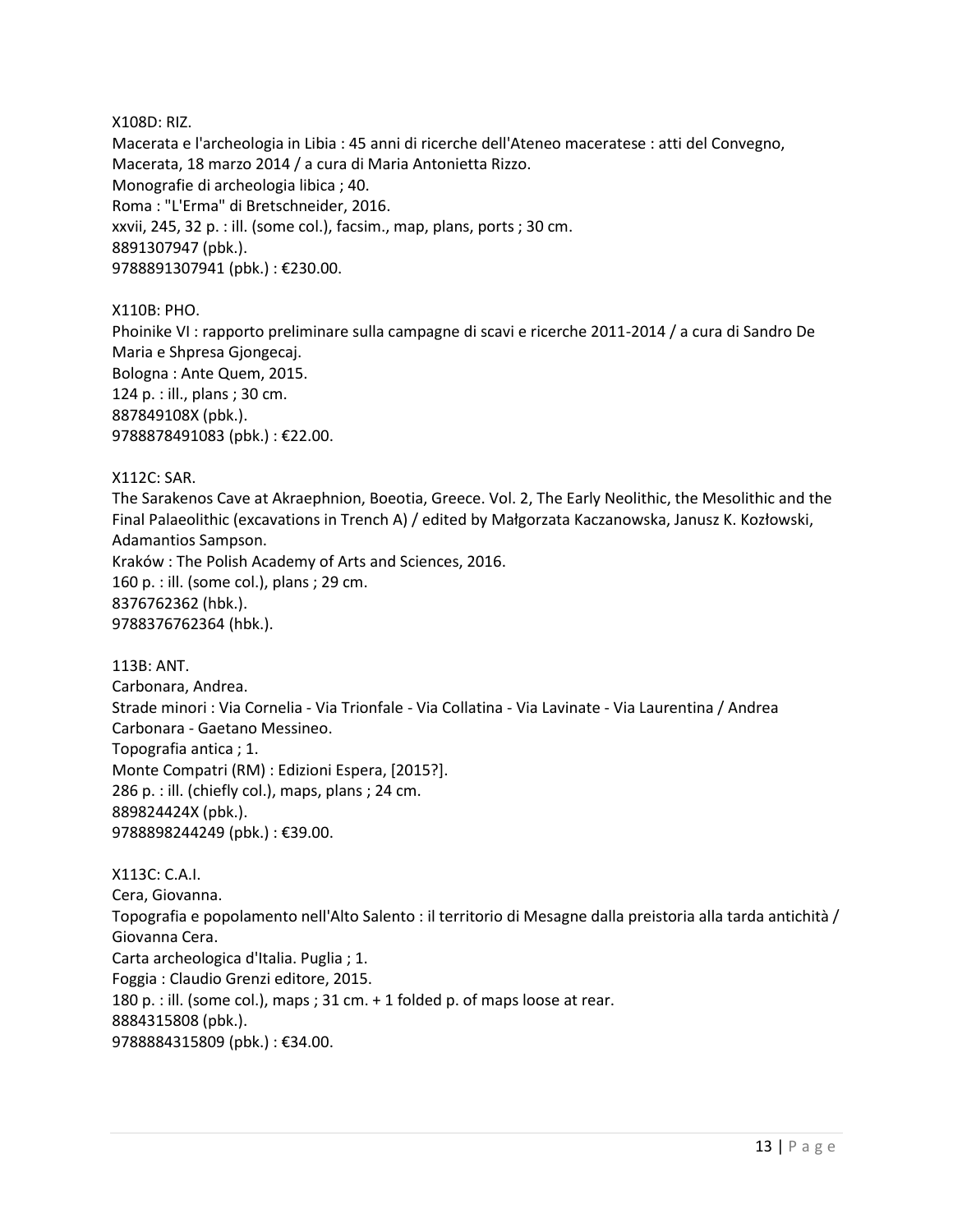113C: GIL.

Sui due versanti dell'Appennino : necropoli e distretti culturali tra VII e VI sec. A. C. : atti del seminario, Santa Maria Capua Vetere, 12 novembre 2013 / a cura di Fernando Gilotta e Gianluca Tagliamonte. Biblioteca di "Studi etruschi," ; 55. Roma : Giorgio Bretschneider editore, 2015. xvii, 280 p., xxxvi p. of plates : ill., map, plan ; 24 cm. 887689294X (pbk.). 9788876892943 (pbk.) : €195.00. R.

X113D.3: CAR.

Carta archeologica e ricerche in Campania / [a cura di Lorenzo Quilici e Stefania Quilici Gigli]. Fasc. 9: Comuni di Camigliano, Savignano Irpino, Sperone. Atlante tematico di topografia antica. Supplemento ; 15. Roma : "L'Erma" di Bretschneider, 2016. 202 p., folding plates) : ill. (some col.), maps, plans ; 27 cm. 8891309508 (fasc. 9 : pbk.). 9788891309501 (fasc. 9 : pbk.) : €160.00.

X113E: CAS. Castello di Gerione : ricerche topografiche e scavi. 2 / [a cura di Lorenzo Quilici e Stefania Quilici Gigli]. Atlante tematico di topografia antica. Supplementi ; 18. Roma : "L'Erma" di Bretschneider, 2012. 175 p. : ill. (some col.), maps, plans ; 26 cm. 8882657272 (pbk.). 9788882657277 (pbk.): €180.00.

113E: CUM. Giglio, Marco. Lo stadio di Cuma / Marco Giglio. Napoli : Università degli studi di Napoli "L'Orientale", 2015. 237 p. : ill. (some col.), plans. ; 28 cm.  $+$  [5] p. of plans in pocket at rear. 8867191160 (pbk.). 9788867191161 (pbk.).

X113E: MET. Silvestrelli, Francesca. The chora of Metaponto. 6, A Greek settlement at Sant'Angelo Vecchio / Francesca Silvistrelli and Ingrid E. M. Edlund-Berry ; Joseph Coleman Carter, series editor. 1st ed. Austin : University of Texas Press, 2016. xviii, 659 p. : chiefly col. ill., maps, plans ; 29 cm. 1477309470 (hbk.). 9781477309476 (hbk.) : £56.00 / \$75.00. H.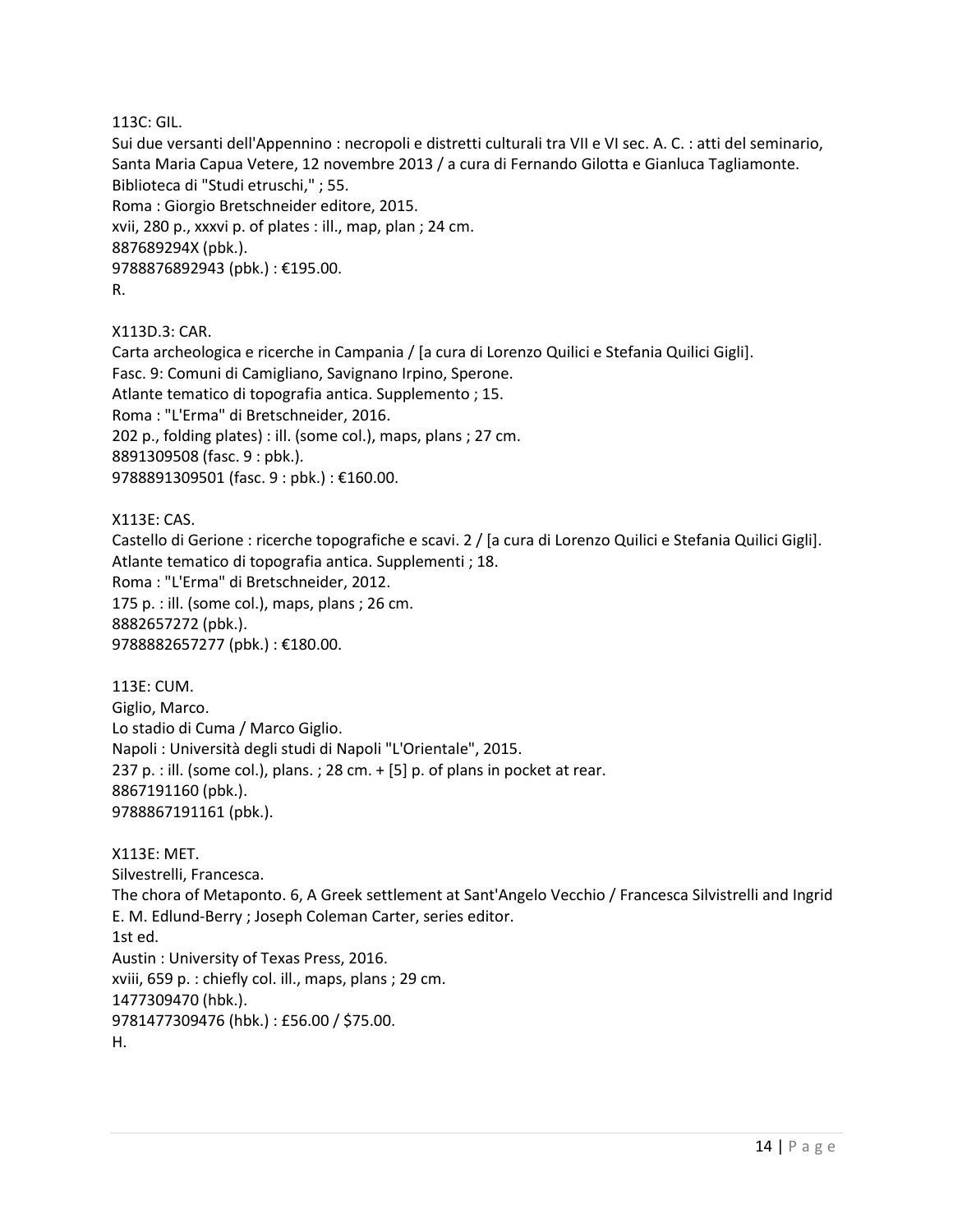X113E: PAD.

Patavium augustea, nel bimillenario della morte del princeps : atti della giornata di studio (Padova, 18 novembre 2014) / a cura di Francesca Veronese.

Venetia ; 3.

Roma : "L'Erma" di Bretschneider, 2015. xxi, 191 p. : ill. (some col.), plans ; 24 cm. 8891309494 (pbk.). 9788891309495 (pbk.): €150.00.

X113K: GAT.

Le scoperte archeologiche sul tracciato della metropolitana B di Roma (1939-1953) dall'Archivio Gatti / a cura di Carlo Buzzetti e Giuseppina Pisani Sartorio. Bullettino della Commissione archeologica comunale di Roma. Supplementi ; 23. Roma : "L'Erma" di Bretschneider, 2015. 354 p. : ill., plans, ports ; 29 cm. + 2 folding plans in pocket at rear. 8891308374 (hbk.). 9788891308375 (hbk.) : €300.00.

113Q: ABA. Sofia, Girolamo, 1975- Abakainon : nella dimora di Ade : la necropoli in contrada Cardusa a Tripi / Girolamo Sofia. 1a ed. Terme Vigliatore (ME) : Giambra editori, 2015. 128 p. : ill. (chiefly col.), map ; 25 cm. 8898311486 (pbk.). 9788898311484 (pbk.) : €15.00.

#### X113R: PAO.

La Corsica e Populonia : atti del XXVIII Convegno di Studi etruschi ed italici : Bastia, Aléria, Piombino, Populonia, 25-29 ottobre 2011 / [la redazione degli atti è stata curata da Orazio Paoletti, con la collaborazione di Maria Chiara Bettini]. Atti di convegni / Istituto nazionale di studi etruschi ed italici ; 28. Roma : Giorgio Bretschneider editore, 2015. 602 p. : ill., maps, plans ; 30 cm. 8876892869 (pbk.). 9788876892868 (pbk.) : €220.00. R.

114G: ÉVE. Éveillard, Jean-Yves. Les voies romaines en Bretagne / Jean-Yves Éveillard. Morlaix : Skol Vreizh Editions, 2016. 112 p. : col. ill., maps ; 22 x 25 cm. 2367580537 (hbk.). 9782367580531 (hbk.) : €25.00. B.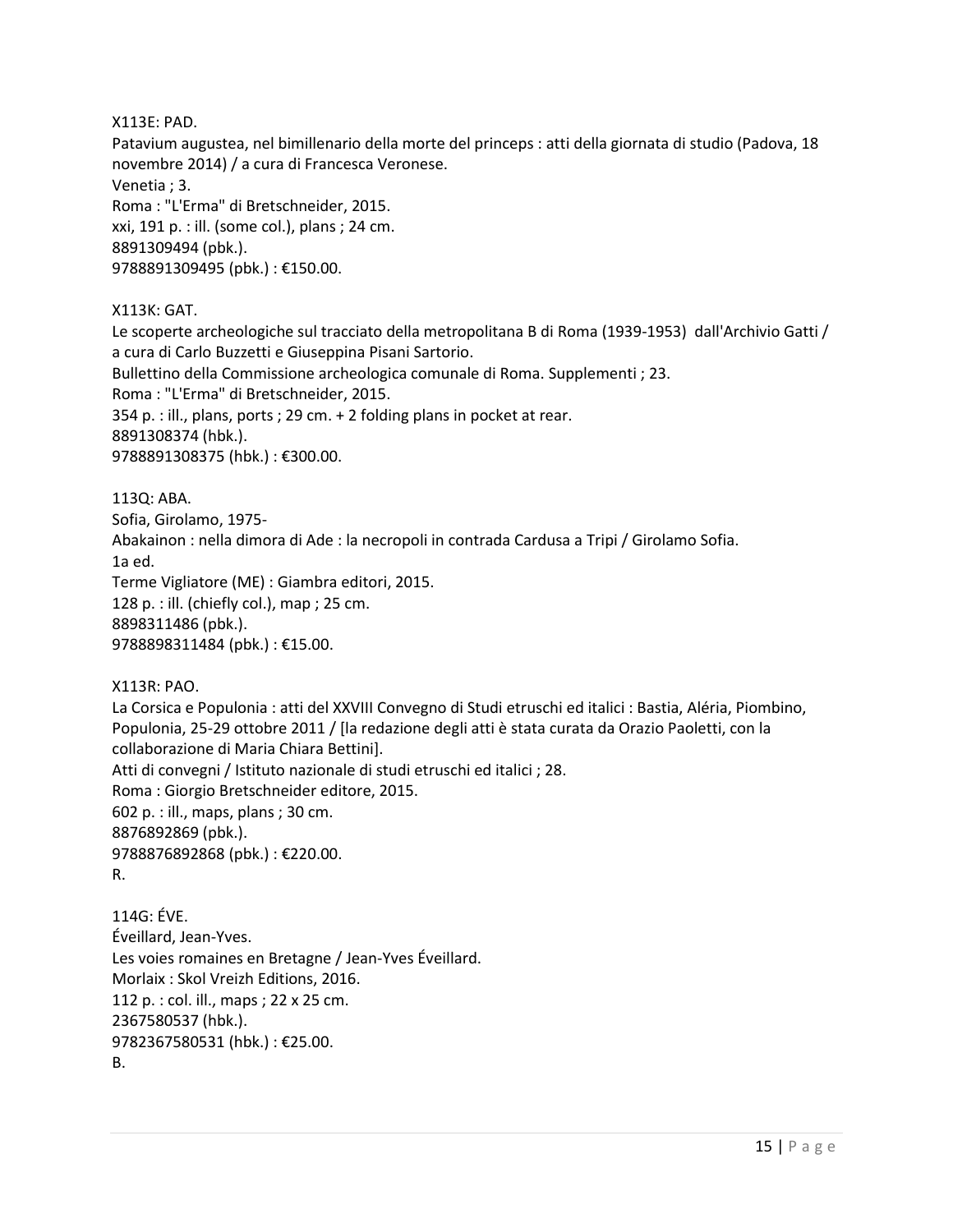114G: GOL. Golosetti, Raphaël. Archéologie d'un paysage religieux : sanctuaires et cultes du Sud-Est de la Gaule (Ve s. av.J.-C.-IVe s. ap.J.-C.) / Raphaël Golosetti. Archeologia, nuova serie. Venosa (Pz) : Osanna edizioni, 2016. 540 p. : ill. (some col.), maps, plans ; 30 cm. 8881674742 (pbk.). 9788881674749 (pbk.) : €50.00.

#### 115J: LAU.

Anderes, Caroline.

La tabletterie gallo-romaine a Lousonna : les objets en matieres dures animales du Musee romain de Lausanne-Vidy / Caroline Anderes. Cahiers d'archéologie romande de la Bibliothèque historique vaudoise ; no 155. Lousonna ; 11.

Lausanne : Cahiers d'archeologie romande, 2015.

143 p. : ill. (some col.), plans ; 30 cm. 2880281555 (pbk.).

9782880281557 (pbk.) : €48.00.

#### 116A.3: FLE.

Fleming, Fiona.

A persistence of place : a study of continuity and regionality in the Roman and early medieval rural settlement patterns of Norfolk, Kent and Somerset / Fiona Fleming.

BAR British series ; 626.

Oxford : British Archaeological Reports Ltd, 2016.

xvii, 283 p. : ill., maps, plans ; 30 cm. 1407314823 (pbk.). 9781407314822 (pbk.) : £46.00.

T. Box 266. Smith, Roff Martin. London down under / by Roff Smith ; photographs by Simon Norfolk. [London] : National Geographic Society, 2016. [20] p. : ill., col. photos ; 26 cm.

116D: SIL Copy 1. Creighton, John, 1964- Silchester, changing visions of a Roman town : integrating geophysics and archaeology : the results of the Silchester mapping project 2005-10 / John Creighton with Robert Fry. Britannia monograph series ; no. 28. London : Society for the Promotion of Roman Studies, 2016. xviii, 486 p., folding leaf of plates : ill. (some col.), maps, plans ; 30 cm. 0907764428 (pbk.). 9780907764427 (pbk.) : £84.00. B.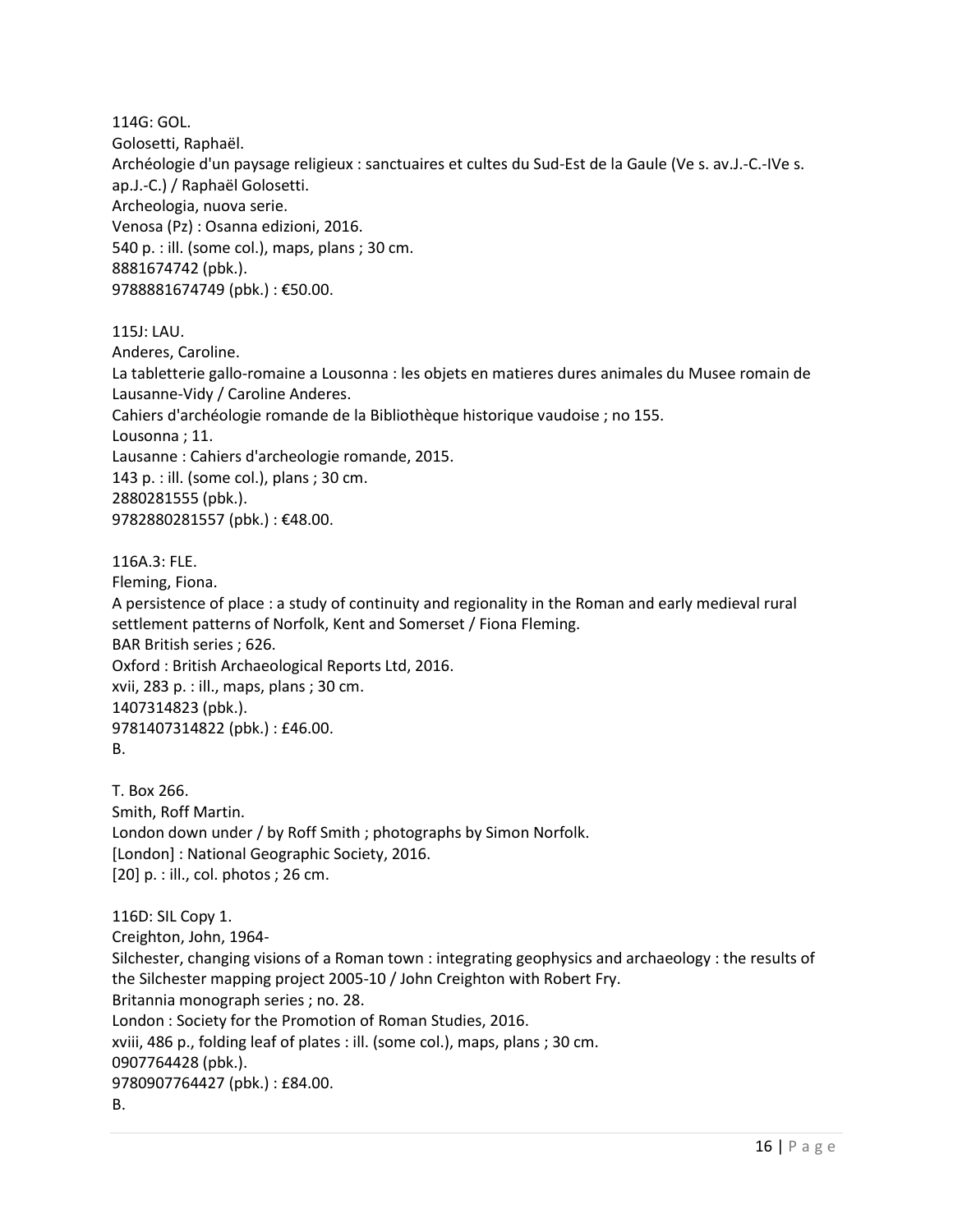T.Box 266.

Fulford, M. G. (Michael Gordon), 1948-

Silchester & its environs : excavation and survey 2015 / Michael Fulford, Catherine Barnett & Amanda Clarke.

Reading : University of Reading, Department of Archaeology, [2016]. 17 p. : col. ill., plans ; 30 cm.

116D: YOR.

Garner-Lahire, Justin.

Excavations at the Minster Library, York 1997 / Justin Garner-Lahire ; with contributions by Craig Barclay, Paul Bidwell, Martin Carver, Jonathan Clark, Hilary Cool, Brenda Dickinson, Sandra Garside-Neville, Kate Giles, Kay Hartley, Deborah Jacques, Patrick Ottaway, Barbara Precious, Nicky Rogers, Jennie Stopford, Alan Vince, Felicity Wild. BAR British series ; 622. Oxford : British Archaeological Reports Ltd, 2016. 140 p. : ill. (some col.), maps ; 30 cm. 1407314572 (pbk.). 9781407314570 (pbk.) : £31.00.

B.

116F.1: BEA Copy 1. Breeze, David J. (David John), 1944- Bearsden : a Roman fort on the Antonine Wall / David J. Breeze ; with contributions by Lindsay Allason-Jones ... [et al.]. Edinburgh : Society of Antiquaries of Scotland, 2016. xxxii, 405 p. : ill. (some col.), plans ; 31 cm. 1908332085 (hbk.). 9781908332080 (hbk.) : £30.00. B. and R.

## <span id="page-16-0"></span>**117-119: ANCIENT HISTORY**

X119D: BAR. Barca, Natale. Sangue chiama sangue : terrore e atrocità nella Roma di Mario e Silla / Natale Barca. Studia historica ; 131. Roma : "L'Erma" di Bretschneider, 2016. 462 p. ; 24 cm. 8891309559 (pbk.). 9788891309556 (pbk.) : €180.00.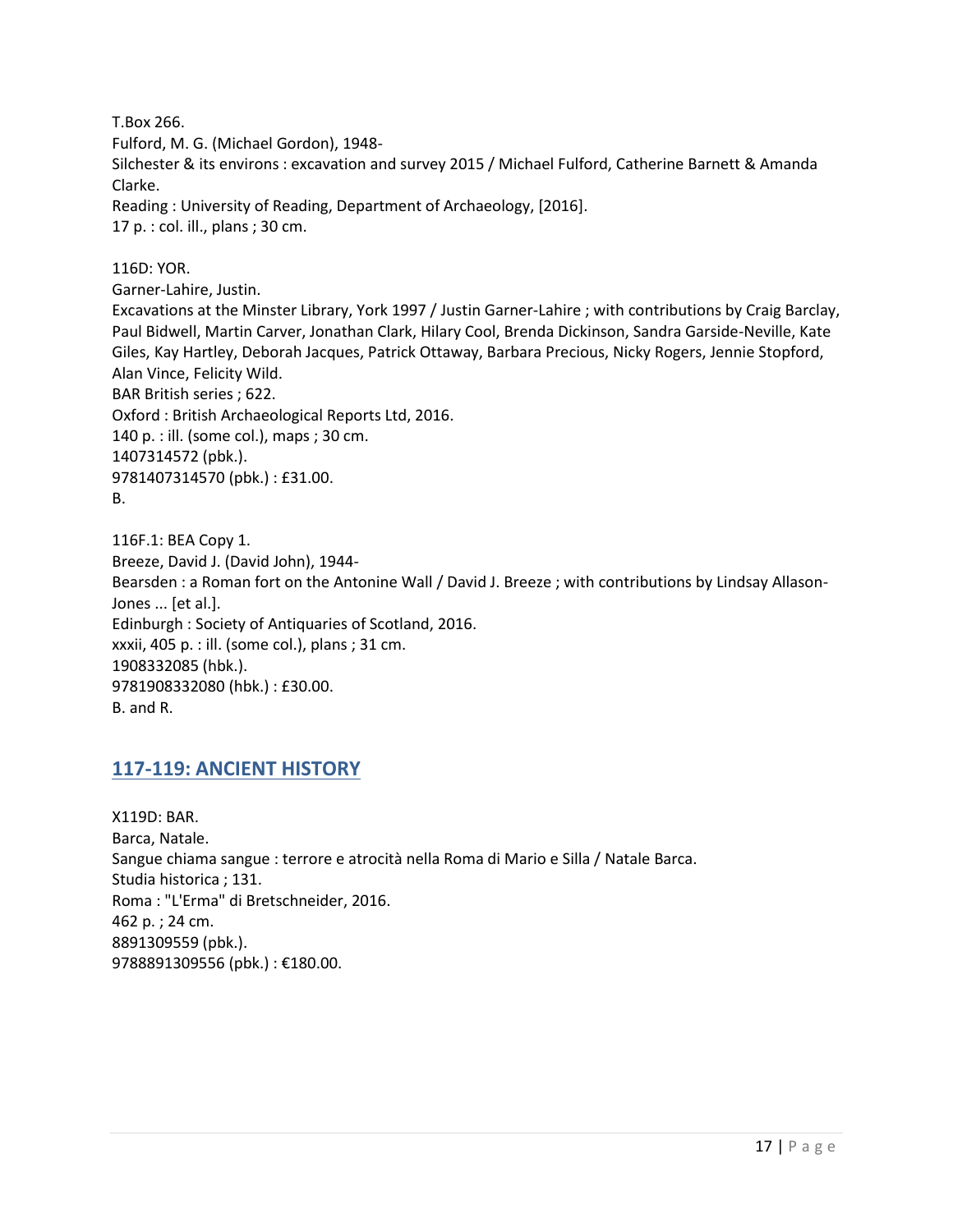119E Copy 3: LUT. Luttwak, Edward. The grand strategy of the Roman Empire from the first century CE to the third / Edward N. Luttwak. Baltimore : Johns Hopkins University Press, 2016. xvi, 276 p. : ill., maps ; 23 cm. 1421419459 (pbk.). 9781421419459 (pbk.) : £19.50 / \$29.95. R.

119F.5: TRI. Nero : Kaiser, Künstler und Tyrann / Schriftleitung: Jürgen Merten. Schriftenreihe des Rheinischen Landesmuseums Trier ; Nr. 40. Darmstadt : Konrad Theiss Verlag, [2016]. 439 p. : ill. (chiefly col.), facsims, maps, plans, ports ; 28 cm. 3806233098 (Buchhandelsausgabe : hbk.). 9783806233094 (Buchhandelsausgabe : hbk.) : €39.95. 3944371046 (Museumsausgabe : hbk.). 9783944371047 (Museumsausgabe : hbk.) : €39.95. R.

### <span id="page-17-0"></span>**120: CHRISTIANITY, JUDAISM ETC.**

120G :STE.

Stebnicka, Krystyna.

Identity of the diaspora : Jews in Asia Minor in the Roman imperial period / Krystyna Stebnicka ; English translation by Maria Kantor.

Wyd. I.

Journal of juristic papyrology. Supplement ; v. 26.

Warsaw : University of Warsaw, Faculty of Law and Administration, Chair of Roman Law and the Law of Antiquity : University of Warsaw, Institute of Archaeology, Department of Papyrology : The Raphael Taubenschlag Foundation, 2015.

xi, 363 p. ; 24 cm. 8393842565 (hbk.). 9788393842568 (hbk.) : £51.00. H. or R.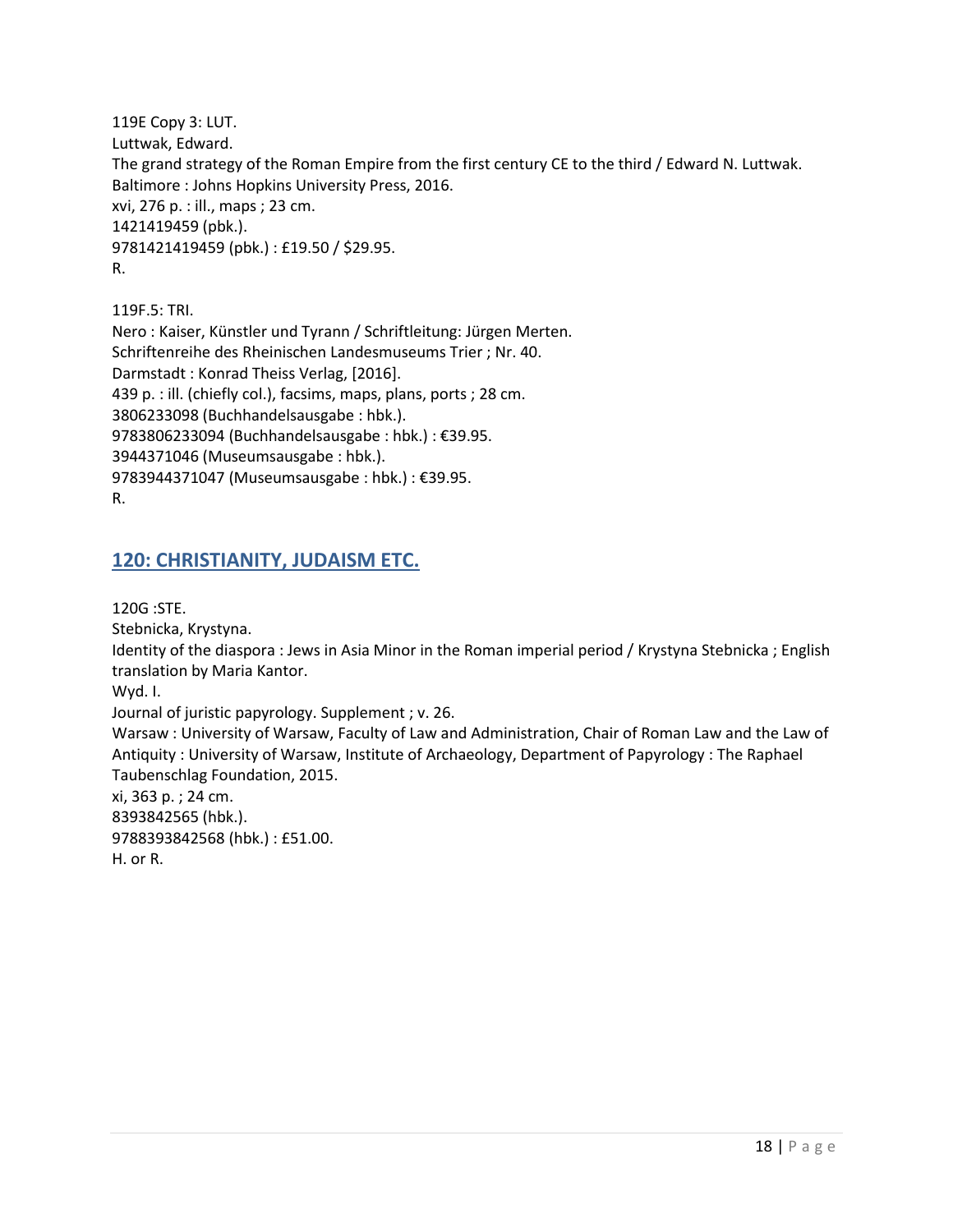## <span id="page-18-0"></span>**121: POLITICS AND LAW**

121A: BOU.

Popular sovereignty in historical perspective / edited by Richard Bourke and Quentin Skinner. Cambridge : Cambridge University Press, 2016. x, 410 p. : ill. ; 24 cm. 1107130409 (hbk.). 9781107130401 (hbk.) : £74.99 / \$120.00. 1107571391 (pbk.). 9781107571396 (pbk.). H. or R.

online.

Poteri e legittimità nel mondo antico [electronic resource] : da Nanterre a Venezia in memoria di Pierre Carlier / a cura di Stefania De Vido. Antichistica. Storia ed epigrafia ; 2. Antichistica. Storia ed epigrafia ; 4. Storia ed epigrafia ; 2. Venezia : Edizioni Ca'Foscari - Digital publishing, 2014. 1 online resource (155 p.). 9788897735861 (pdf). 889773586X (pdf).

X121J: SUÁ. Suárez Blázquez, Guillermo. Enfiteusis : negocio jurídico de fomento / Guillermo Suárez Blázquez. Monografías Tirant. Valencia : Tirant lo Blanch, 2016. 150 p. ; 22 cm. 8491193782 (pbk.). 9788491193784 (pbk.) : €23.00.

### <span id="page-18-1"></span>122-123: RELIGION AND PHILOSOPHY

122E: FRA. Franklin, John, 1964- Kinyras : the divine lyre / John Curtis Franklin ; with a study of Balang gods by Wolfgang Heimpel ; and illustrations by Glynnis Fawkes. Hellenic studies series ; 70. Washington, D.C. : Center for Hellenic Studies, Trustees for Harvard University ; Cambridge, Mass. ; London : Harvard University Press, [distributor], 2015. xxxviii, 794 p. ; 24 cm. 0674088301 (hbk.). 9780674088306 (hbk.) : £29.95. H.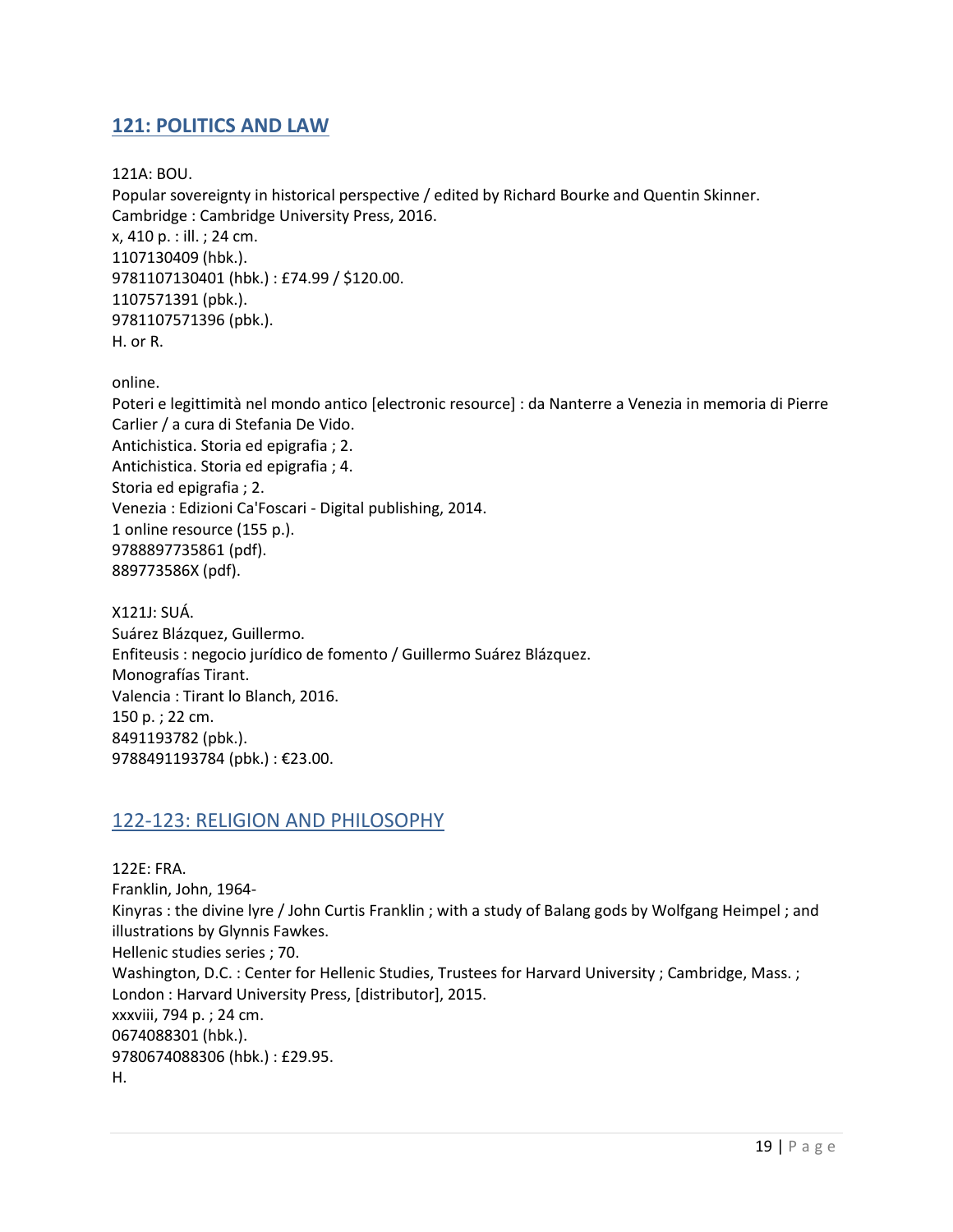122i: STA. Stang, Charles M., 1974- Our divine double / Charles M. Stang. Cambridge, Massachusetts ; London : Harvard University Press, 2016. 309 p. ; 25 cm. 0674287193 (hbk.). 9780674287198 (hbk.) : £36.95. H. or R. 122J: MAC. MacRae, Duncan. Legible religion : books, gods, and rituals in Roman culture / Duncan MacRae. Cambridge, Massachusetts ; London : Harvard University Press, 2016. 259 p. ; 25 cm. 0674088719 (hbk.). 9780674088719 (hbk.) : £36.95. R. X123B: BAR. Kallos kai aretē = Bellezza e virtù : studi in onore di Maria Barbanti / a cura di R. Loredana Cardullo e Daniele Iozzia. Analecta humanitatis ; 29. Acireale : Bonanno editore, 2014. 842 p. : ill. ; 23 cm. 889695018X (pbk.). 9788896950180 (pbk.) : €70.00. 123E: SEA. Universe and inner self in early Indian and early Greek thought / edited by Richard Seaford. Edinburgh : Edinburgh University Press, 2016. viii, 310 p. ; 24 cm. 1474410995 (hbk.). 9781474410991 (hbk.) : £80.00. H. 123G: MOO. Moore, Christopher, 1981- Socrates and self-knowledge / Christopher Moore. Cambridge : Cambridge University Press, 2015. xvii, 275 p. ; 24 cm. 1107123305 (hbk.). 9781107123304 (hbk.) : £64.99 / \$99.99.

H.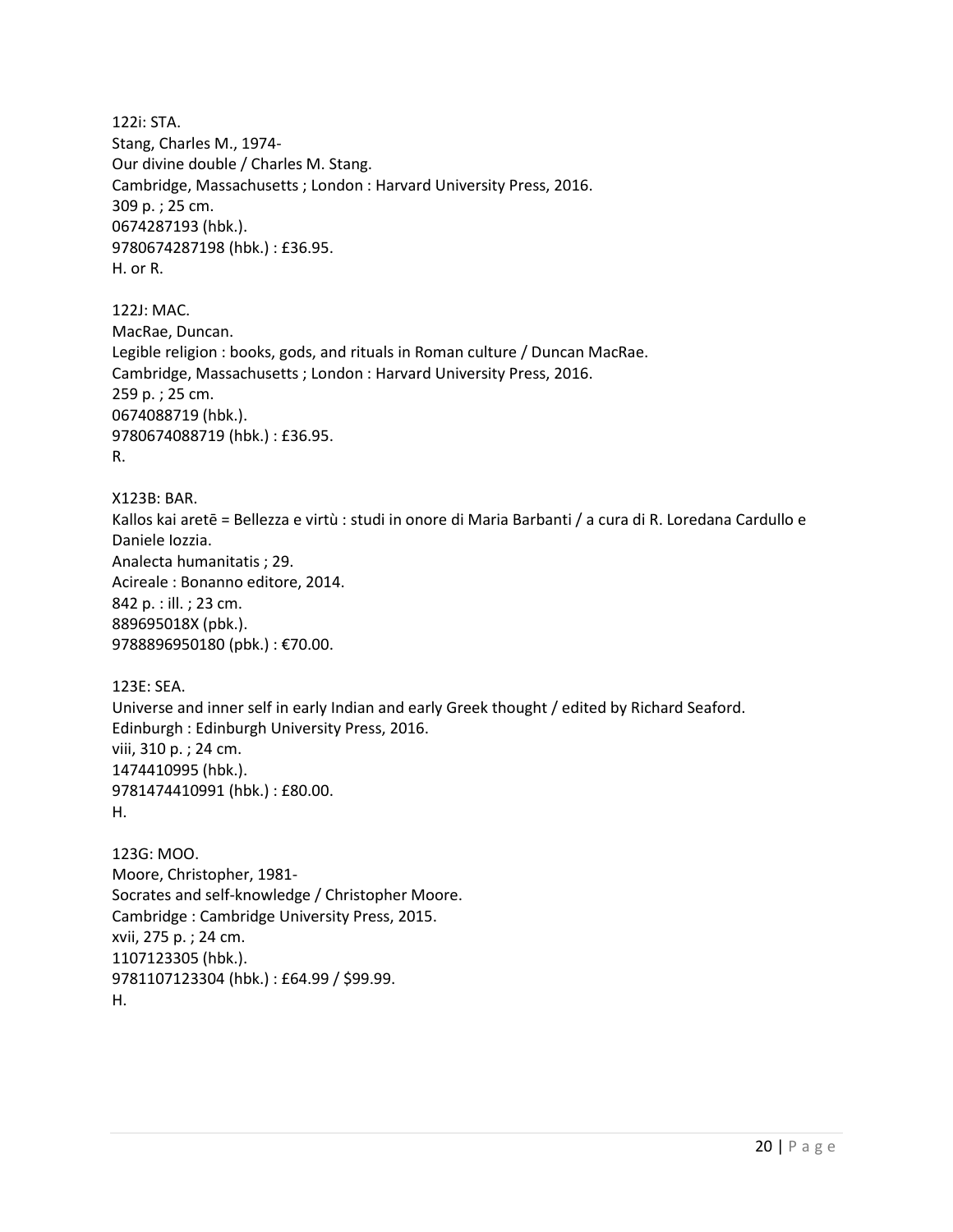123J: HAL. Seele und Materie im Neuplatonismus = Soul and matter in Neoplatonism / edited by Jens Halfwassen, Tobias Dangel, Carl O'Brien. Heidelberger Forschungen ; Bd. 39. Heidelberg : Universitätsverlag Winter, 2016. 290 p. ; 22 cm. 3825362914 (hbk.). 9783825362911 (hbk.) : €46.00.

## <span id="page-20-0"></span>127: SCIENCE AND TECHNOLOGY

XST.29.

Concept of madness from Homer to Byzantium : manifestations and aspects of mental illness and disorder / Hélène Perdicoyianni-Paléologou (ed.). Byzantinische Forschungen ; Bd. 32. Amsterdam : Adolf M Hakkert, 2016. iv, 411 p. : ill. ; 25 cm. 9025613195 (pbk.). 9789025613198 (pbk.): €80.00.

ST.20.

Geografia e storia : antico e moderno = Geographie und Geschichte : Antik und Modern, Humboldt-Kolleg (Perugia, 19-21 settembre 2013)/ a cura di Hans-Joachim Gehrke, Francesco Prontera. Geographia antiqua 23-24, 2014-15. Firenze : Olschki, [2015]. 231 p. : maps (some col.) ; 32 cm.

### <span id="page-20-1"></span>128-135: ART

X128B: DAL. Vaiani, Elena. The Antichità diverse album / Elena Vaiani. The Paper museum of Cassiano dal Pozzo. Series A, Antiquities and architecture ; pt. 5. London : The Royal Collection Trust, in assoc. with Harvey Miller, 2016. 536 p. : col. ill., facsims, port. ; 29 cm. 1905375751 (hbk.). 9781905375752 (hbk.) : €130.00.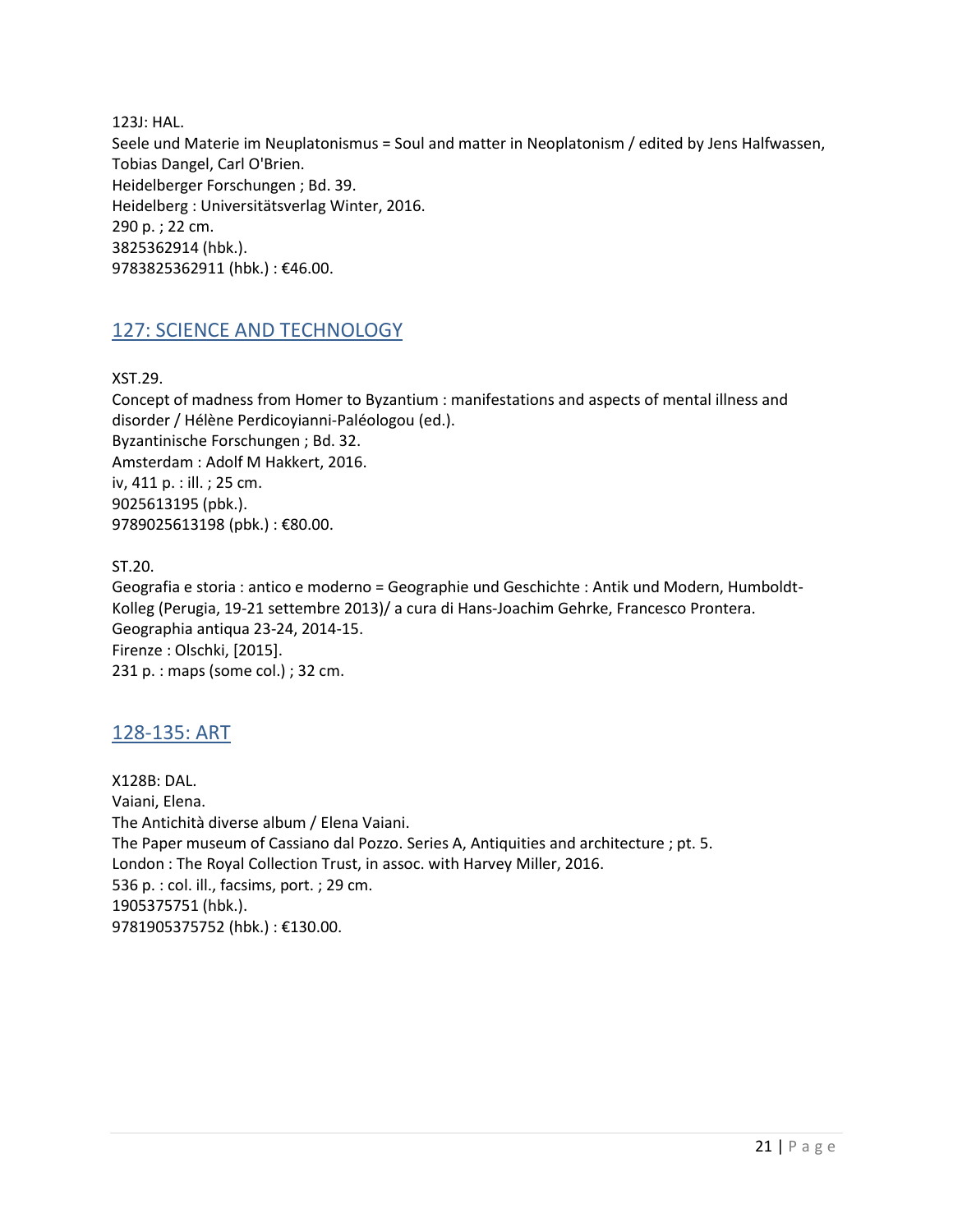128C: COL.

Images for classicists / edited by Kathleen M. Coleman. Loeb classical monographs ; 15. Cambridge, Massachusetts ; London : Harvard University Press, 2015. xiv, 134 p., 89 p. of plates : ill. (some color), plans ; 24 cm. 0674428366 (hbk.). 9780674428362 (hbk.) : £14.95. H. or R.

#### ST.20.

Con lo sguardo a Levante : scritti in onore di Claudia Barsanti / [redazione Francesco Gandolfo, Fausto Zevi]. Rivista dell'Istituto Nazionale d'Archeologia e Storia dell'Arte ; 3. Ser. 34=66.2011. Pisa : Serra, 2015. 292 p. : ill., plans ; 29 cm.

#### 131C: COP.

Transformations : classical sculpture in colour / edited by Jan Stubbe Østergaard, Anne Marie Nielsen ; translation, Neil Martin Stanford [and 5 others]. Meddelelser fra Ny Carlsberg Glyptotek ; Ny serie nr. 16. [Copenhagen, Denmark] : Ny Carlsberg Glyptotek , 2014. 351 p. : col. ill. ; 28 cm. 8774523376 (pbk.). 9788774523376 (pbk.) : D.kr.199.

X131D (Q): ROM VAT.

Listri, Massimo. The Vatican Museums : the classical marble sculpture / Antonio Paolucci ; photographed by Massimo Listri. Città del Vaticano : Edizioni Musei Vaticani, 2014. 1 v. ([56] p.) : chiefly col. ill. ; 37 cm. 8882713350 (hbk.). 9788882713355 (hbk.) : €19.00.

#### 131M: FLE.

Flecker, Manuel. Römische Gladiatorenbilder : Studien zu den Gladiatorenreliefs der späten Republik und der Kaiserzeit aus Italien / Manuel Flecker. Studien zur antiken Stadt ; 15. Wiesbaden : Dr. Ludwig Reichert Verlag, 2015. 309 p. : ill., maps ; 33 cm. 3954900971 (hbk.). 9783954900978 (hbk.) : €98.00. R.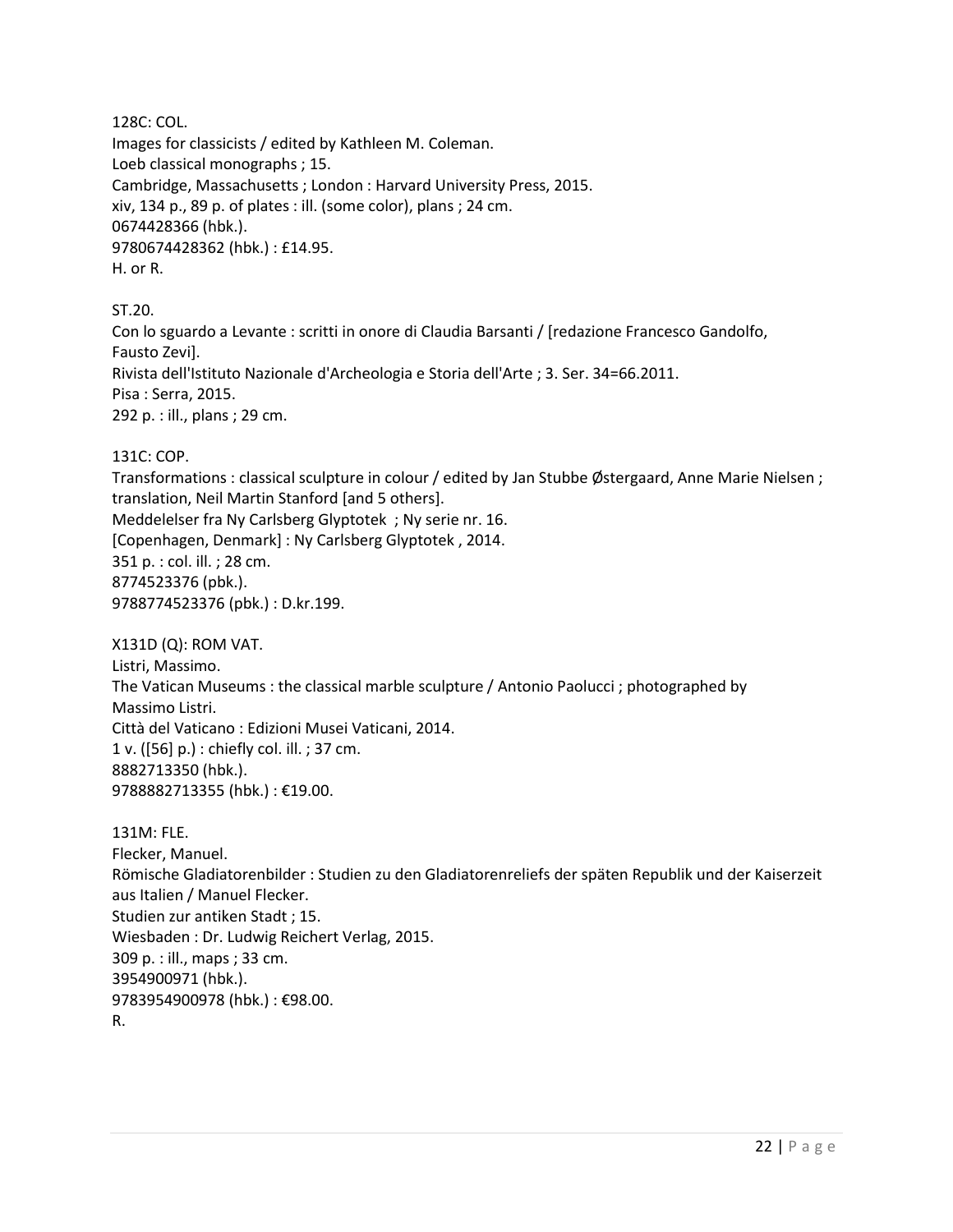#### X132A: U39.

Corpus vasorum antiquorum. United States of America. Fasc.39, Yale University Art Gallery, New Haven, Connecticut. Fasc.2, Attic black-figure, loutrophoros- amphora, loutrophoros-hydria, hydria, olpai / oinochoai, lekythoi, alabastra, exaleiptra / kothones / plemochoai, pyxides, askos, plate, phiale, skyphoi, cups, and Six's technique lekythos, Boeotian black-figure lekane, kantharoi, skyphos, Attic red-figure bell krater ; from the Martin Robertson Collection : Attic black-figure Cassel cup and fragments, red-figure pelike and fragments, white- ground lekythos fragment / Susan B. Matheson. Darmstadt ; Mainz : Philipp von Zabern, 2016.

xiv, 150 p., [65] leaves of plates : ill. ; 33 cm. 3805348886 (hbk.). 9783805348881 (hbk.) : €99.95.

online.

Morais, Rui.

A coleção de vasos gregos do Instituto Gómez-Moreno, Fundação Rodríguez-Acosta, Granada [electronic resource] / Rui Morais, Andrés María Adroher e Mª Carmen López Pertiñez. Classica instrumenta : monografias de historia de arte e arqueologia. Coimbra : Imprensa da Universidade de Coimbra, 2016. 1 online resource (200 p. : col. ill.).

9892611985 (pbk.). 9892611993 (electronic). 9789892611983 (pbk.). 9789892611990 (electronic).

XST. 20.

Il tumulo di monte Aguzzo a Veio e la collezione Chigi : ricostruzione del contesto dell'olpe Chigi e note sulla formazione della collezione archeologica della famiglia Chigi a Formello / a cura di Laura M. Michetti e Iefke van Kampen ; testi di Marisa Di Bisceglie ... [et al.] ; con un'appendice di Mary Anne Tafuri.

Monumenti antichi / pubblicati per cura della Accademia nazionale dei Lincei. Serie miscellanea ; 16 (= 70 della serie generale).

Roma : Giorgio Bretschneider editore, 2014.

221 p., lxvi p. of plates : ill., facsims., port. ; 34 cm. 8876892826 (pbk.). 9788876892820 (pbk.) : €230.00.

R.

135E: ORT. Ortisi, Salvatore, 1965- Militärische Ausrüstung und Pferdegeschirr aus den Vesuvstädten / Salvatore Ortisi. Palilia ; Bd. 29. Wiesbaden : Dr. Ludwig Reichert Verlag, 2015. 179 p., 90 p. of plates, [6] p. of plates : ill. (some col.), plans ; 29 cm. 3954900211 (pbk.). 9873954900213 (incorrect ISBN on back of title-page). 9783954900213 (corrected ISBN : pbk.) : €39.90. R.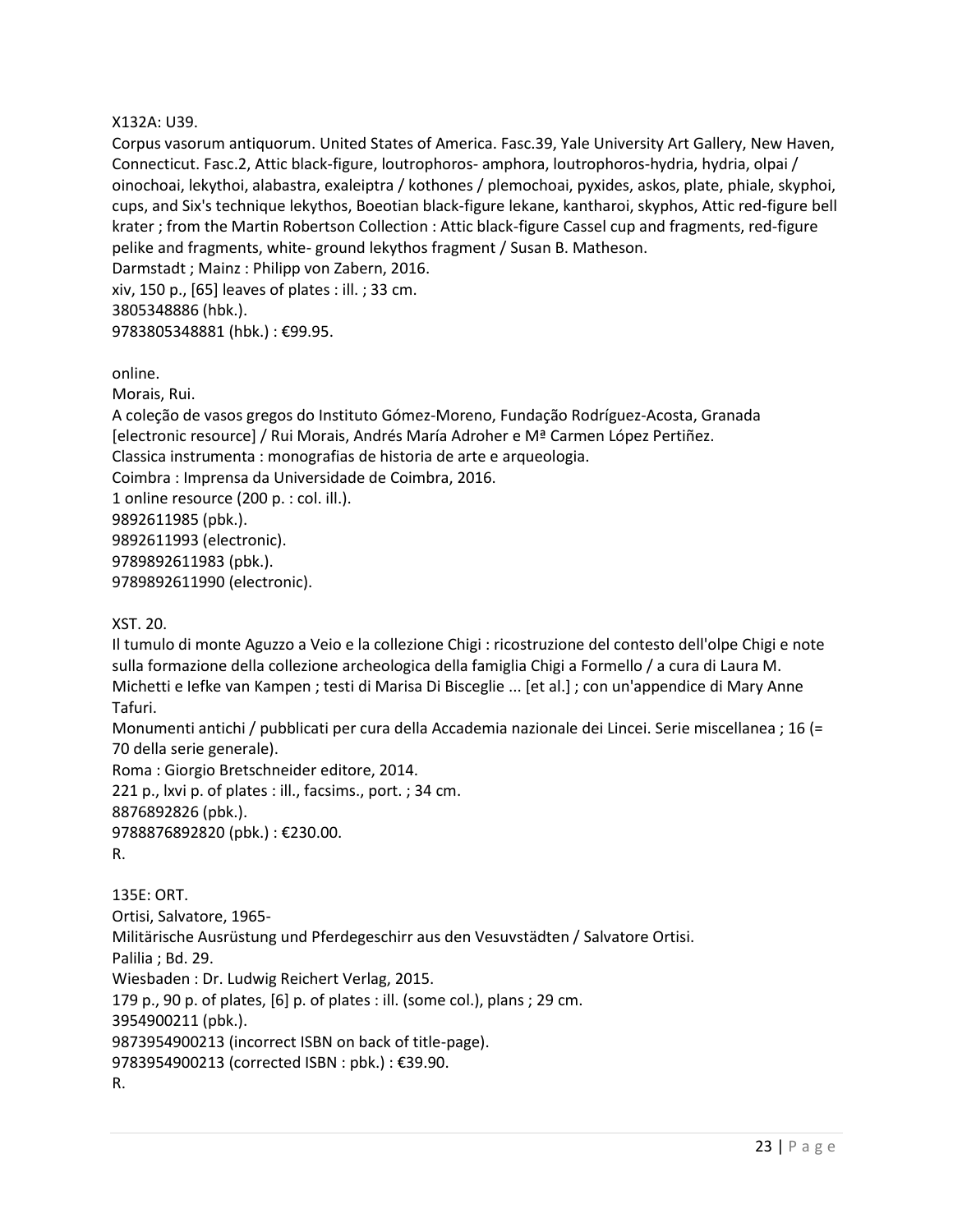135G: CHR. Christie, Manson & Woods. Ancient glass from the Shlomo Moussaieff collection : Wednesday 6 July 2016 / Christie's. London : Christie's, 2016. 83 p. : col. ill. ; 27 cm. ENNION-13850.

## <span id="page-23-0"></span>140-149: DICTIONARIES, ENCYCLOPAEDIAS ETC.

X145B: STE. Stephanos, ho Byzantios, 6th cent. Stephani Byzantii Ethnica / recensuit, Germanice vertit, adnotationibus indicibusque instruxit Margarethe Billerbeck ; adiuvantibus Jan Felix Gaertner, Beatrice Wyss, Christian Zubler. v. 4. [Pi]-[Upsilon]. Corpus fontium historiae Byzantinae. Series Berolinensis ; 43. Berolini et Novi Eboraci : Walter de Gruyter, 2016. 20\*, 391 p. ; 24 cm. 3110219670 (v. 4 : hbk.). 9783110219678 (v. 4 : hbk.) : €169.95. H.

#### <span id="page-23-1"></span>152-153: ANCIENT LIFE

X152F: PUK. Puk, Alexander. Das römische Spielwesen in der Spätantike / Alexander Puk. Millennium-Studien zu Kultur und Geschichte des ersten Jahrtausends n. Chr. ; Bd. 48 = Millennium studies in the culture and history of the first millennium C.E. Millennium-Studien ; Bd. 48. Boston : De Gruyter, 2014. xvi, 529 p., 123 p. of plates : ill. (some col.), col. maps, plan ; 25 cm. 3110337452 (hbk.). 9783110337457 (hbk.) : €139.95. 9783110337594 (PDF). 9783110382389 (EPUB).

152H: BON. Eva's beauty case : Schmuck und Styling im Spiegel der Zeiten / herausgegeben von Gabriele Uelsberg. München : Hirmer ; Bonn : LVR-LandesMuseum, 2016. 166 p. : col. ill. ; 29 cm. 3777425885 (hbk.). 9783777425887 (hbk.) : €29.90.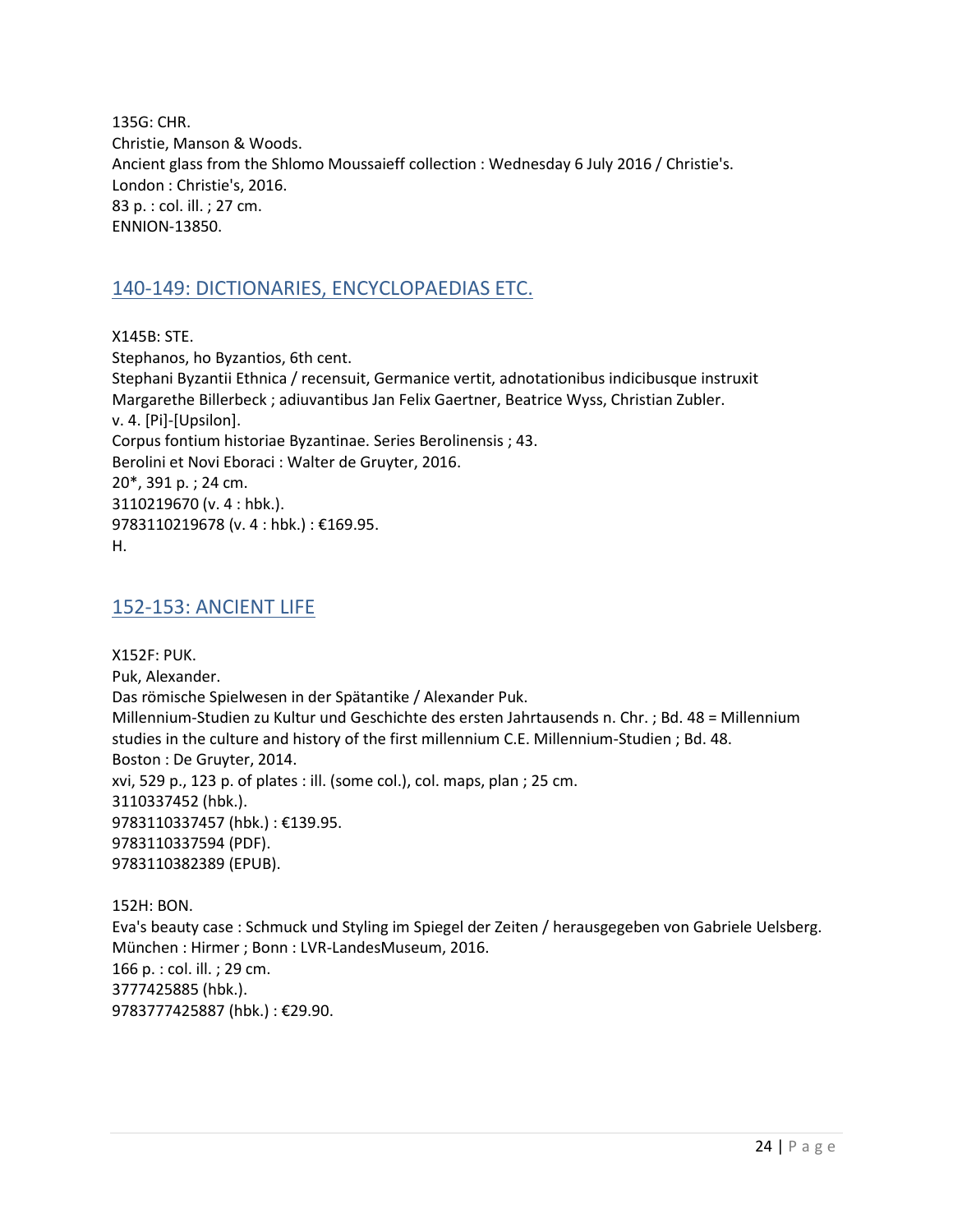152J: RIE.

The topography of violence in the Greco-Roman world / Werner Riess and Garrett G. Fagan, editors. Ann Arbor : University of Michigan Press, 2016. vi, 416 p. ; 24 cm. 0472119826 (hbk.). 9780472119820 (hbk.) : \$85.00. 9780472121830 (e-book). H. or R.

152J.1: WIL. Wilkinson, Kate, 1977- Women and modesty in late antiquity / Kate Wilkinson. Cambridge ; New York : Cambridge University Press, 2015. ix, 174 p. ; 24 cm. 1107030277 (hbk.). 9781107030275 (hbk.) : £60.00 / \$90.00. R.

153A.1: D'AM. D'Amato, Raffaele, 1964- Republican Roman warships 509-27 BC / Raffaele D'Amato ; illustrated by Guiseppe Rava. New Vanguard ; 225. Oxford : Osprey Publishing, 2015. 48 p. : ill. (some col.) ; 25 cm. 1472808274 (pbk.). 9781472808271 (pbk.) : £9.99 / \$17.95 / Can.\$23.50.

153B: CAS. Our ancient wars : rethinking war through the classics / edited by Victor Caston and Silke-Maria Weineck. Ann Arbor : University of Michigan Press, 2016. vi, 289 p. ; 23 cm. 0472072986 (hbk.). 9780472072989 (hbk.) : \$90.00. 0472052985 (pbk.). 9780472052981 (pbk.) : \$45.00. 9780472121595 (e-book). H. or R. 153C: COW.

Cowan, Ross. Roman legionary AD 284-337 / Ross Cowan ; illustrated by Sean O'Brogain ; series editor Marcus Cowper. Warrior series ; 175. Oxford : Osprey, 2015. 64 p. : ill. (some col.) ; 25 cm. 1472806662 (pbk.). 9781472806666 (pbk.) : £11.99 / \$18.95 / Can.\$22.50.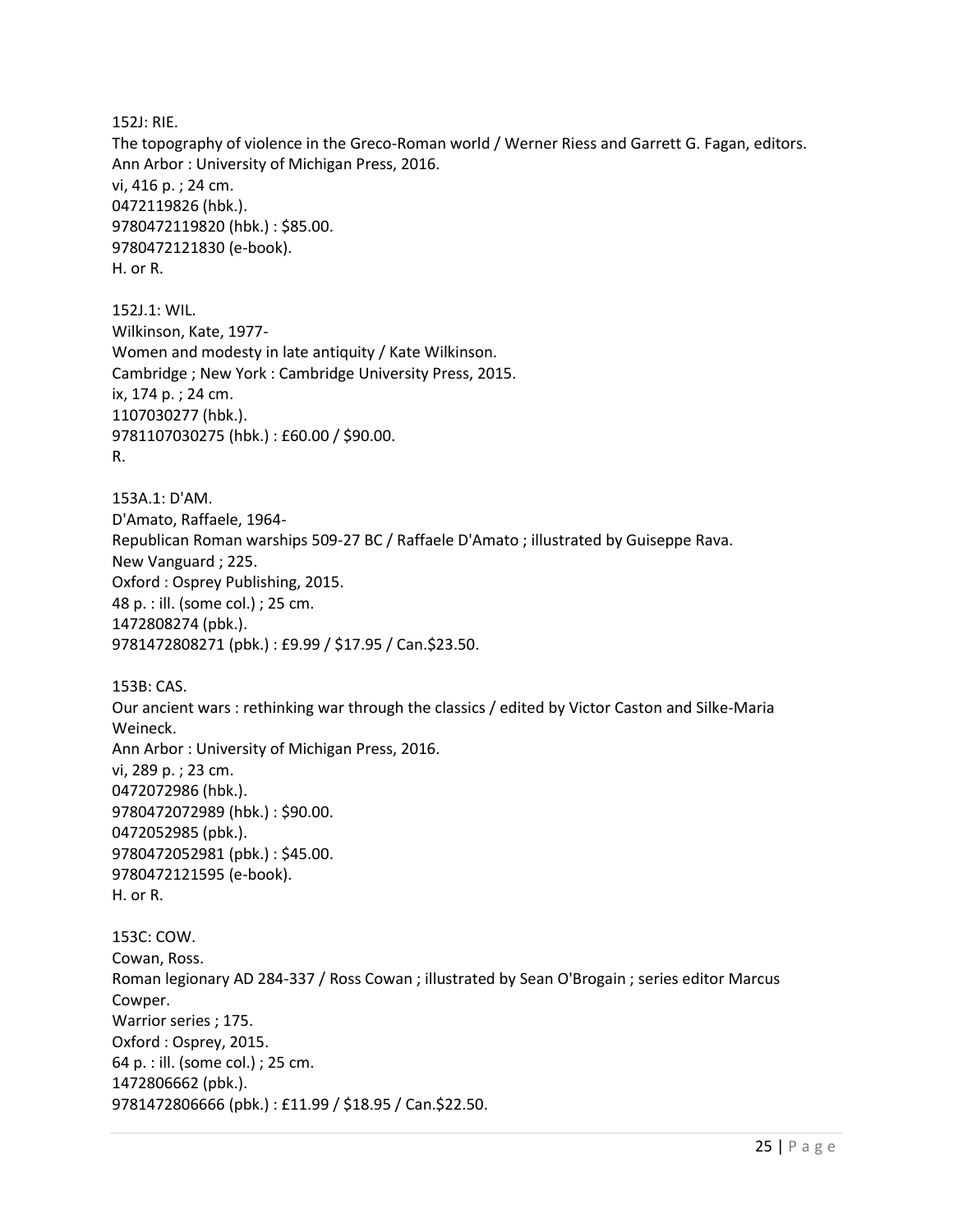153C: MAC. MacDowall, Simon. Catalaunian fields AD 451 : Rome's last great battle / Simon MacDowall ; illustrated by Peter Dennis. Campaign ; 286. Oxford : Osprey Publishing, 2015. 96 p. : ill. (some col.), maps, plans ; 25 cm. 147280743X (pbk.). 9781472807434 (pbk.) : £14.99 / \$21.95 / Can.\$28.50. 9781472807441 (pdf). 9781472807458 (e-pub).

153F: AND. Andreau, Jean. The economy of the Roman world / Jean Andreau ; translated by Corina Kesler with Ellen Bauerle and David Potter. Ann Arbor : Michigan Classical Press, 2015. viii, 171 p. : [2] maps ; 24 cm. 0979971357 (hbk.). 9780979971358 (hbk.) : £35.00. R.

153F: CHE. Chemain, Jean-François, 1961- L'économie romaine en Italie à l'époque républicaine / Jean-François Chemain. Antiquité/Synthèses ; 17. Paris : Picard, 2016. 192 p. : ill., maps ; 24 cm. 2708410105 (pbk.). 9782708410107 (pbk.) : €33.00. R.

153F.1: GRO. Groot, Maaike, 1973- Livestock for sale : animal husbandry in a Roman frontier zone : the case study of the Civitas Batavorum / Maaike Groot. Amsterdam archaeological studies ; 24. [Amsterdam] : Amsterdam University Press, 2016. vii, 254 p. : ill. (some col.), plans ; 31 cm. 9462980802 (hbk.). 9789462980808 (hbk.) : €99.00. 9048530288 (pdf). 9789048530281 (pdf). B. or R.